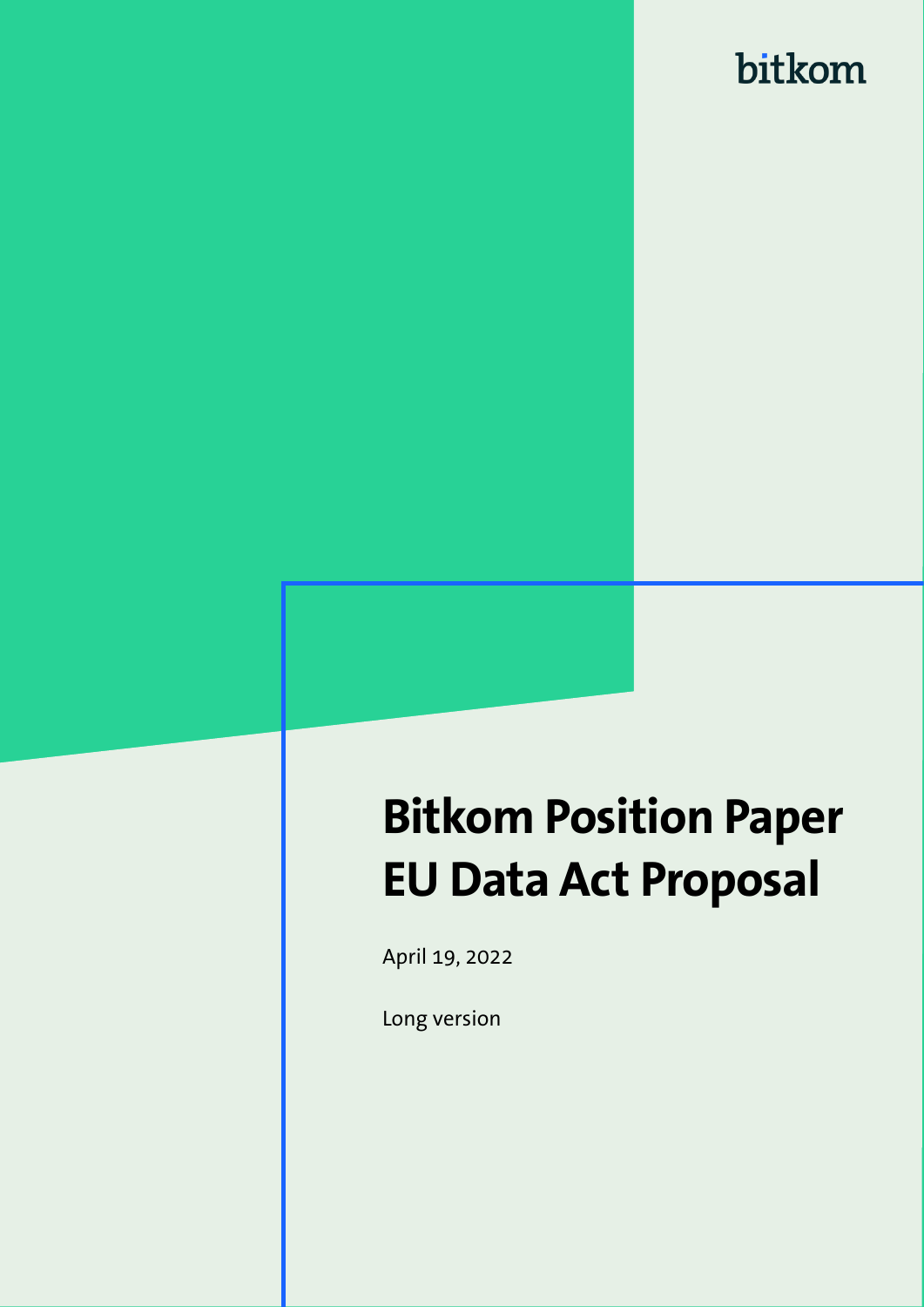### Content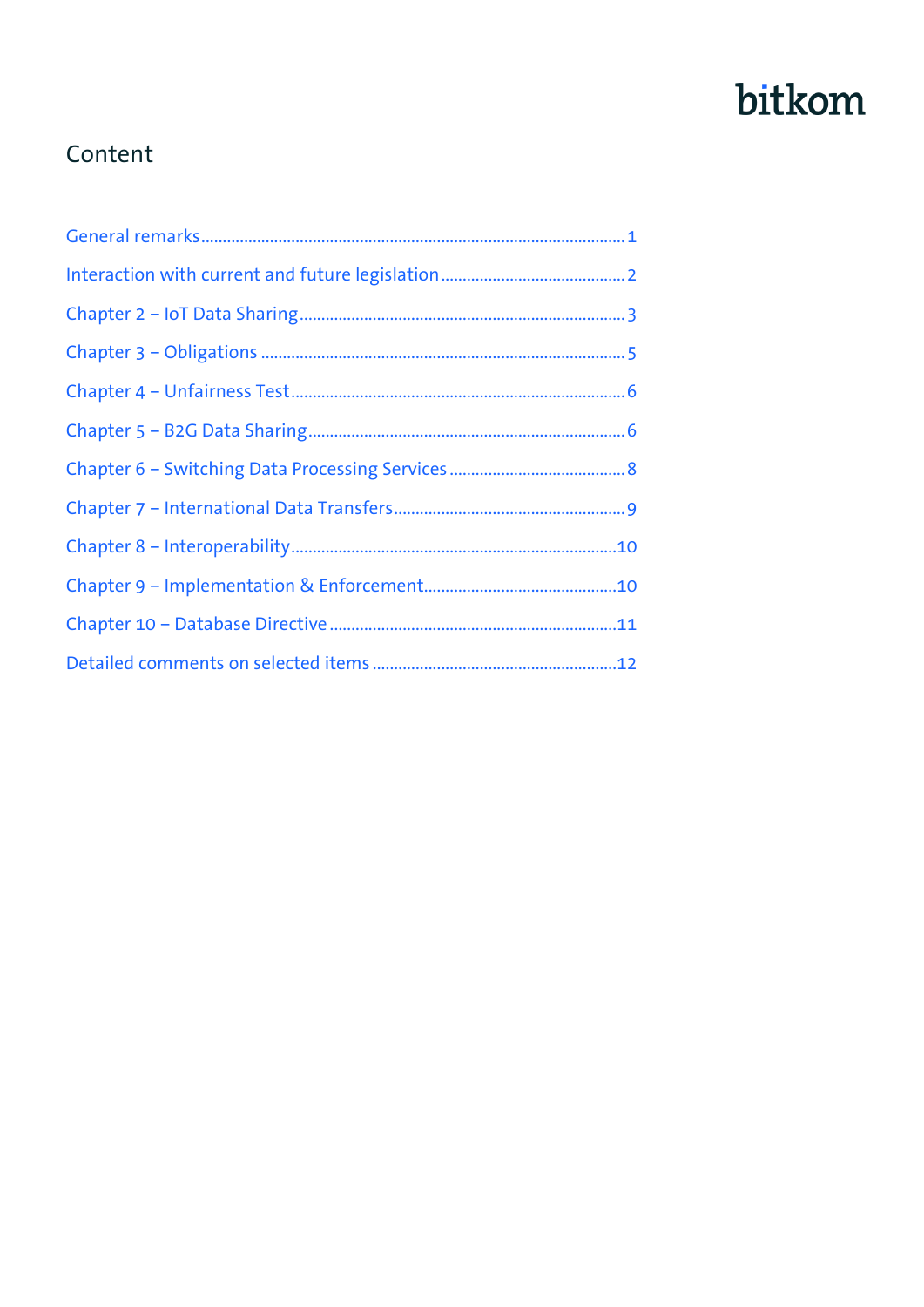Bitkom welcomes the European Commission's Data Act proposal (the Data Act) and its intention to increase the breadth and depth of data usage and innovation within the European Single Market as this will help to fuel the digital transition by offering countless new opportunities to European citizens and businesses.

In the following, we provide general remarks, also on individual chapters, and then comment on specific elements of the Data Act.

# <span id="page-2-0"></span>General remarks

From an overarching perspective, we would prefer the regulation allow sufficient room for the fundamental principles of the market economy to develop, particularly in still *nascent* markets such as for the sharing of data. Here and there, we are rather reminded of market design than of regulatory interventions to address market failures. **In that sense, we are rather uncertain about particular propositions including but not limited to mandatory data sharing with other businesses, essentially extending transparency obligations to B2B settings, as well as unequal treatment of market participants (micro, small, and medium enterprises, corporates) in some circumstances. Generally, provisions should be drafted in a manner in which companies of any size can easily fulfil them.** 

**Nevertheless, we do also recognize the potential benefits of data sharing and the determination of the Commission to move forward with this Regulation. Thus, we are eager to engage in a constructive dialogue to make the proposed rules work best by specifying and amending them where appropriate.** 

**Clarifications are needed to ensure the primacy of the GDPR<sup>1</sup> , and compatibility with new provisions under the Data Act.** In particular, the Data Act has a potential influence on the personal data processing chain and the consideration such processing is necessary for the purposes of the legitimate interests (Art. 6 para 1 pt. f GDPR), which would merit more clarity.

**In all circumstances, full respect of trade secrets, intellectual property, reasonable compensation, and other applicable laws should be paramount.** This approach concerns users and data holders as well as other companies in the value chain. In order for this approach to enable innovations that are not yet foreseeable or plannable today, we believe the proposal needs to provide clearer limits on the development of a competing product by third parties.

While we acknowledge the difficulty in distinguishing trade secrets from other types of (IP) information on an objective basis across EU members states, we are strongly concerned about insufficient safeguards to protect trade secrets in the Data Act

Berlin, April 19, 2022

Bitkom e.V.

**David Schönwerth** Policy Officer Data Economy T +49 30 27576-179 d.schoenwerth@bitkom.org

**Rebekka Weiß, LL.M.** Head of Trust & Security T +49 30 27576-161 r.weiss@bitkom.org

**David Adams** EU Public Policy Officer T +49 30 27576-585 d.adams@bitkom.org

Albrechtstraße 10 10117 Berlin Germany

President Achim Berg

CEO Dr. Bernhard Rohleder

1 Regulation (EU) 2016/679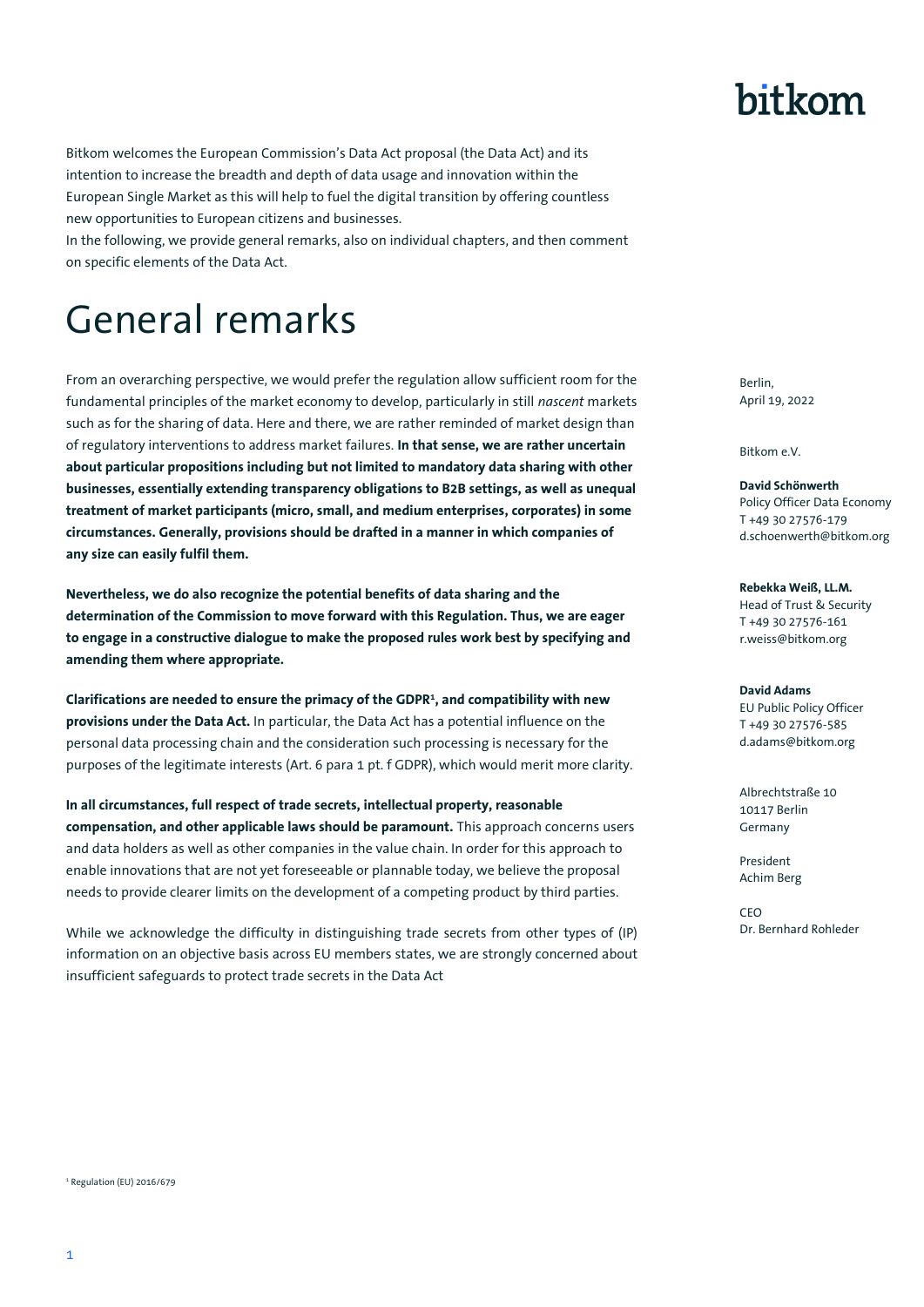Given the absence of an objectivity test regarding the classification of information as trade secrets in certain member states – also following the transposition of the EU trade secrets directive, trade secrets should be excluded from data sharing obligations, be it even with a corollary objectivity criterion as already implemented in certain member states following the transposition of the EU trade secrets directive<sup>2</sup>, in any case, the Data Act should be clearer on the nature of the specific measures necessary to preserve the confidentiality of trade secrets. Moreover, there should be clear rules on third party liability in the case of unlawful disclosure of trade secrets under the Data Act.

In addition, there is a lack of (concrete) provisions regarding information security during and after the sharing of sensitive information. Apart from that, rules concerning data storage (e.g., duration, addressee, storage location) would merit more clarity. In light of various affected verticals, it must be ensured that elementary/basic technical implementations (e.g., due to cyber security reasons) are not negatively affected. The data sharing to user/third party must not become a gateway for criminals, so that the security/safety/privacy of the user is endangered. This can include but is not limited to direct attacks or illegitimate insights into capabilities of companies or verticals.

# <span id="page-3-0"></span>Interaction with current and future legislation

We suggest to further clarify and align the relationship with the AI Act<sup>3</sup> under negotiation, announced or proposed sectoral initiatives concerning data sharing, the GDPR, the existing e-Privacy Directive<sup>4</sup>, the upcoming e-Privacy Regulation<sup>5</sup>, the upcoming Digital Markets Act<sup>6</sup> as well as (MS-level) legislation on confidentiality of information flows.

Generally, we support, that the EU Commission intends to address certain markets and their dynamics. The Data Act is meant to be a horizontal instrument, which is why we believe that, generally, there should be no unequal treatment between SMEs and non-SMEs in most circumstances. For example, current provisions in force regulating unfair terms between companies generally do not take size into account either. Instead, a level playing field together with easier implementable rules for all would be the ideal outcome and create more clarity.

<sup>2</sup> Directive (EU) 2016/943

<sup>3</sup> COM/2021/206 final

<sup>4</sup> Directive 2002/58/EC <sup>5</sup> COM/2017/10 final

<sup>6</sup> COM/2020/842 final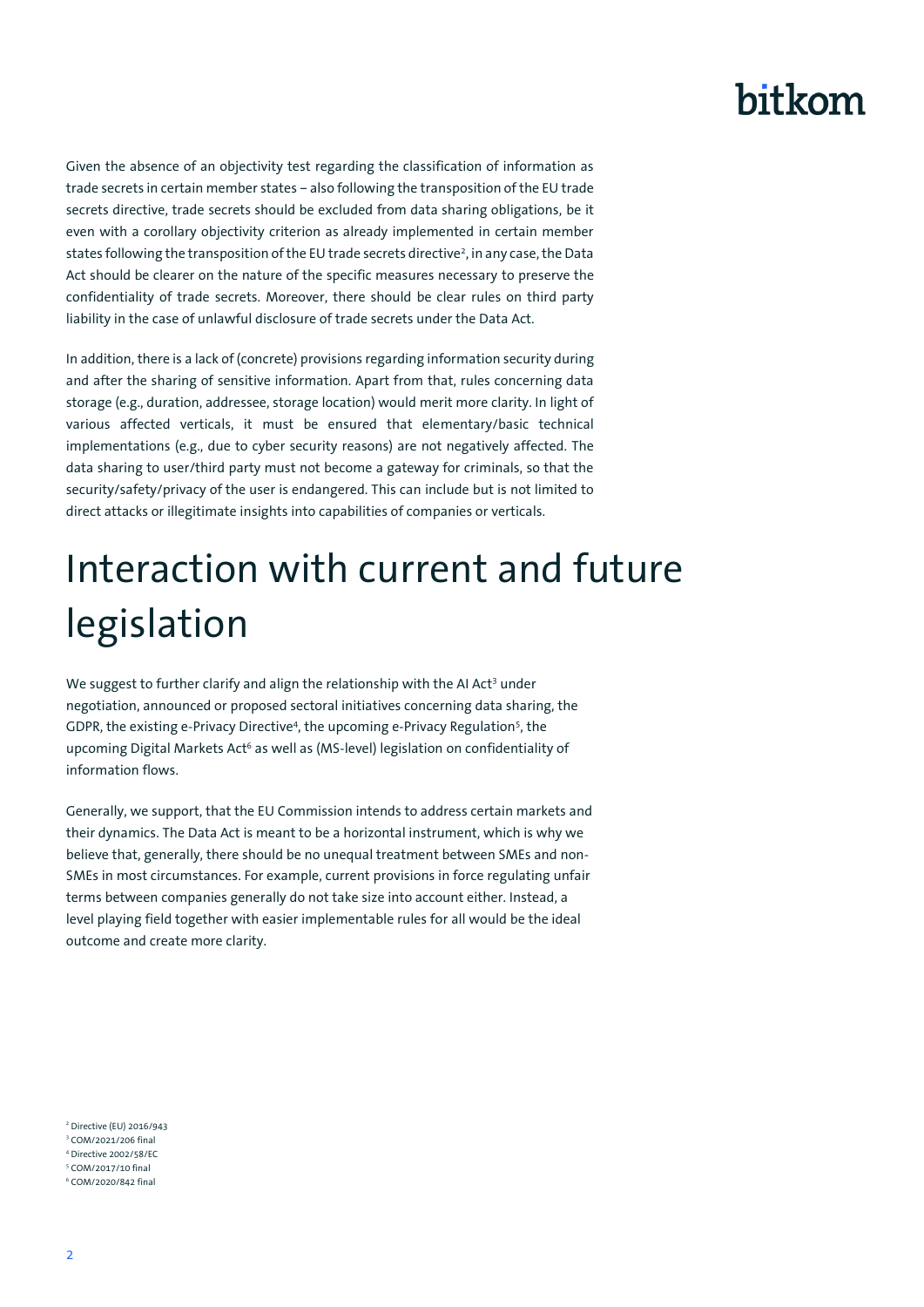Regarding the references to future gatekeepers in the Digital Markets Act in Chapter 2, we would like to point to our five principles for a functioning Digital Economy and fair competition:<sup>7</sup>

- Retain core competition mechanics: Scope should be based on objective evidence,
- Taking diversity into account: Obligations should not follow a one size fits all approach,
- Reliable rules: Application and rules must be clear and tailored,
- **Ensure innovations in Europa: Justifications and procompetitive behavior needs to** be preserved,
- Market investigations: Clarifying scope and purpose.

### <span id="page-4-0"></span>Chapter 2 – IoT Data Sharing

We welcome the European Commission's objective to facilitate data sharing for IoT devices and related services. We believe that better transparency and access to data generated by users can enable a more competitive aftermarket including through the generation of new innovative business models and solutions.

It is critical that **data sharing obligations do not have a prohibitive effect and deter companies from offering IoT solutions** (be it products or services) in the first place. Here, it should be recognised that in-fact, data is often rivalry as it carries potential and actual economic value – else data sharing would not be up for debate.

**Gradually, holding data turns into a legal and competitive risk especially for SMEs while the use of many types of data by them is not always market reality.** In the same manner, increasing compliance cost might actually backfire when it comes e.g., to B2B data sharing.

**The prohibition to use the data received from the data holder for the development of a competing product should, in our opinion, not only apply to products, but also to related services.** There is no obvious reason to restrict the scope of Art. 6 para 2 pt. e to products only while data can also be obtained from related services.

It is important to state that a prohibition to compete with the product or related service that the data originated from does in no way prevent a third party from offering an (aftermarket) service that may be in competition with a product or related service other than the one the data originated from. Hence, the pro-competitive effect of the Data Act would be maintained.

Since we observe quite intense discussions regarding horizontal and/or vertical rules, we would like to present a way forward which accounts for consumer protection, innovation, as well as increased data usage in various fields at the same time. In

<sup>7</sup> [https://www.bitkom.org/sites/default/files/2021-03/20210315\\_-bitkom-principles-digital-markets-act.pdf](https://www.bitkom.org/sites/default/files/2021-03/20210315_-bitkom-principles-digital-markets-act.pdf)

Data sharing obligations must not have a prohibitive effect and deter companies from offering IoT solutions.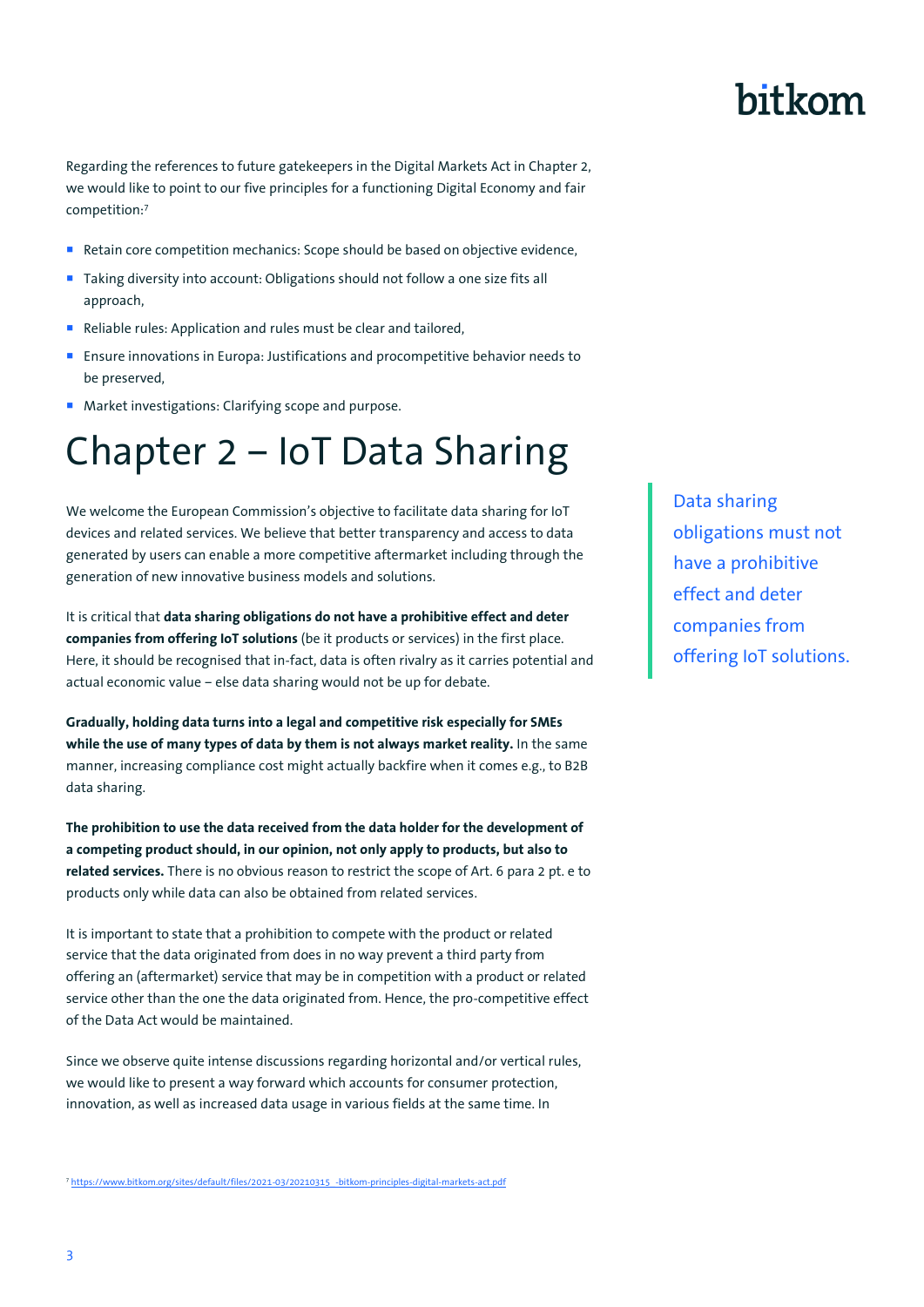principle we support the EU Commission's approach of facilitate to and use of data to boost Europe's competitive advantage as well as ability to innovate.

Regarding personal data, such could be made available to all interested market participants in anonymised form if this is sufficient to meet the user's needs and the legal prerequisites are fulfilled for such data processing and sharing.

**Regarding non-personal data, a more restrictive access to data, differentiation between types of data and strong protection of trade secrets is needed. Machine data without personal reference should not be made accessible across the board to all eligible market participants. Instead, a balance that still encourages the development and monetization of services should be found. Reasonable compensation for data holders should be possible in general to grow the data economy and provide incentives. Else, such provision would discourage new data-based additional services for IoT assets as providers might not be incentivized to develop such in the first place. In particular, we suggest narrowing the scope product functions (back) to core functions.** Else, virtually any type of related service would be included from any actor.

Above approach would obviously leave certain points up for discussion, in particular conflicts of interests when it comes to determining which data represents personal data and which does not, as this question will also influence the implementation of the Data Act. However, solving this question is of highest urgency in any event and thus will only receive further attention, which we welcome.

Similarly, remaining uncertainty about what constitutes **legally effective anonymization** is an important issue, leading to legal uncertainty and potentially expansion of the existing *GDPR-uncertainty* to non-personal data. As a side note, within the scope of GDPR and Data Act, we also note remaining uncertainty about what **legally effective pseudonymization** constitutes.

As long as there is no clear distinction between personal and non-personal data in practise, some would be tempted to construct the existence of personal data, counteracting the intention of the Data Act to complement the GDPR Art. 20 portability rights for third parties with the consent of consumers and moving everything under the GDPR regime. For example, it could be argued that telemetry data of a technical system has different characteristics due to different operating personnel, making the personnel identifiable from the telemetry data, potentially with the help of staff schedules.

Furthermore, the precise mechanism between Art. 20 GDPR portability rights on the one hand and Art. 4 and 5 portability rights of the EU Data Act, needs to be further clarified. This also applies to access rights in settings where a third data subject may be involved.

Regarding other points for improvement, we see **potential for further clarification regarding the distinction between data holder, user, and data recipient**. For example, the IoT asset provider is not always the data holder as assumed by the Data Act.

Reasonable compensation for data holders should be possible in general to grow the data economy and provide incentives.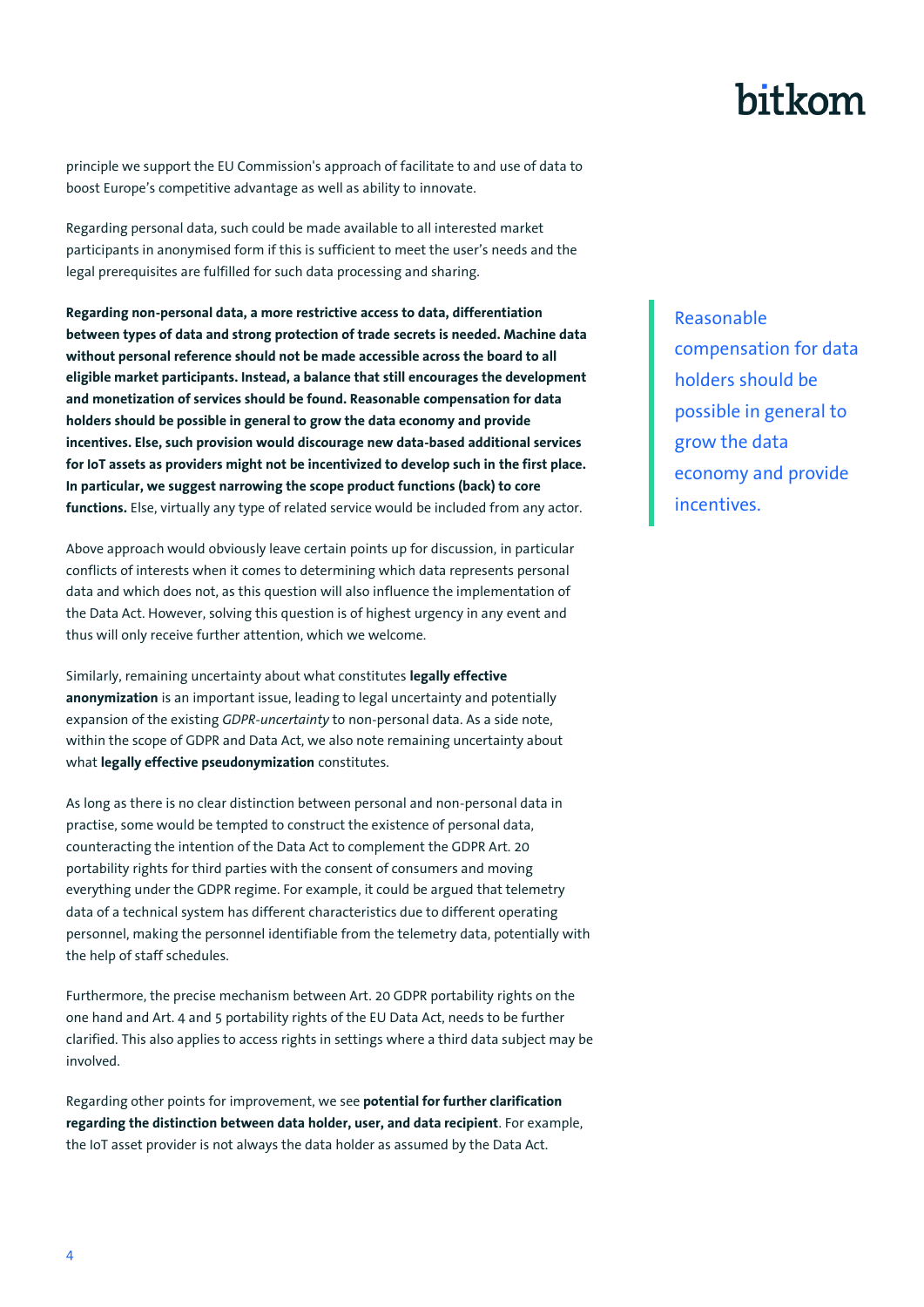Instead, the customer who uses the device in fact holds the data, which should be acknowledged in defining obligations for data holders.

Similar questions arise where direct relationships are absent between parties such as in product rental contracts between OEM and user where obligations for OEMs are unclear or impossible to fulfil. It should also be noted that the allocation of duties under the Data Act depends heavily on the legal construction. An example:

- An OEM builds a machine that is classified as a product
- An investor buys the machine and leases it to a producer
- $\blacksquare$  The producer uses this machine in its production
- $\blacksquare$  The technical maintenance is contracted out to a partner company of the producer
- The IT-technical supervision is contracted out to another specialized company.

Depending on how the contracts are structured and on the ownership of the sensor technology, each of the players could be a user or data owner. At the same time, the constellation of such a construct (i.e., many bilateral contracts) is hardly understandable and actionable for a single company.

**Regarding the aforementioned points on trade secrets, especially in Chapters 2 and 5, we see the risk of (mis)classification of information.** A possible example is telemetry data which we believe is usually not regarded as a trade secret. Sharing such data with possible competitors or other market participants in general could enable the profiling of companies or whole verticals by various actors e.g., for potential acquisitions or other purposes, which has to be addressed.

Moreover, the Commission explicitly refers to diagnostics data as data that users should be able to share with third parties. Such information is oftentimes unstructured and as such very difficult for users to understand and therefore difficult to manage. If users would now be incentivized to share such data with a third-party, the information could be easily abused by bad actors who could potentially analyse and use it for purposes that users were not aware of or could potentially find ways to hack the devices and thereby undermining the users' overall security.

We also miss clear and market-applicable distinction between data under the scope of the Data Act and configuration data. In any event, it is essential that the data holder can claim damages from the originator (i.e., the user or data recipient) if their data has been misused - e.g., for the development of a competing product. The right to a mere deletion of the data does not seem sufficient. **What's missing further is a clear provision in terms of liability if data is misused.**

## <span id="page-6-0"></span>Chapter 3 – Obligations

**We consider the scope of the companies defined as micro, small or medium enterprises in Art. 9 too extensive.** In effect, in case of mandatory data sharing, only data shared from micro, small or medium enterprises vis-à-vis large companies would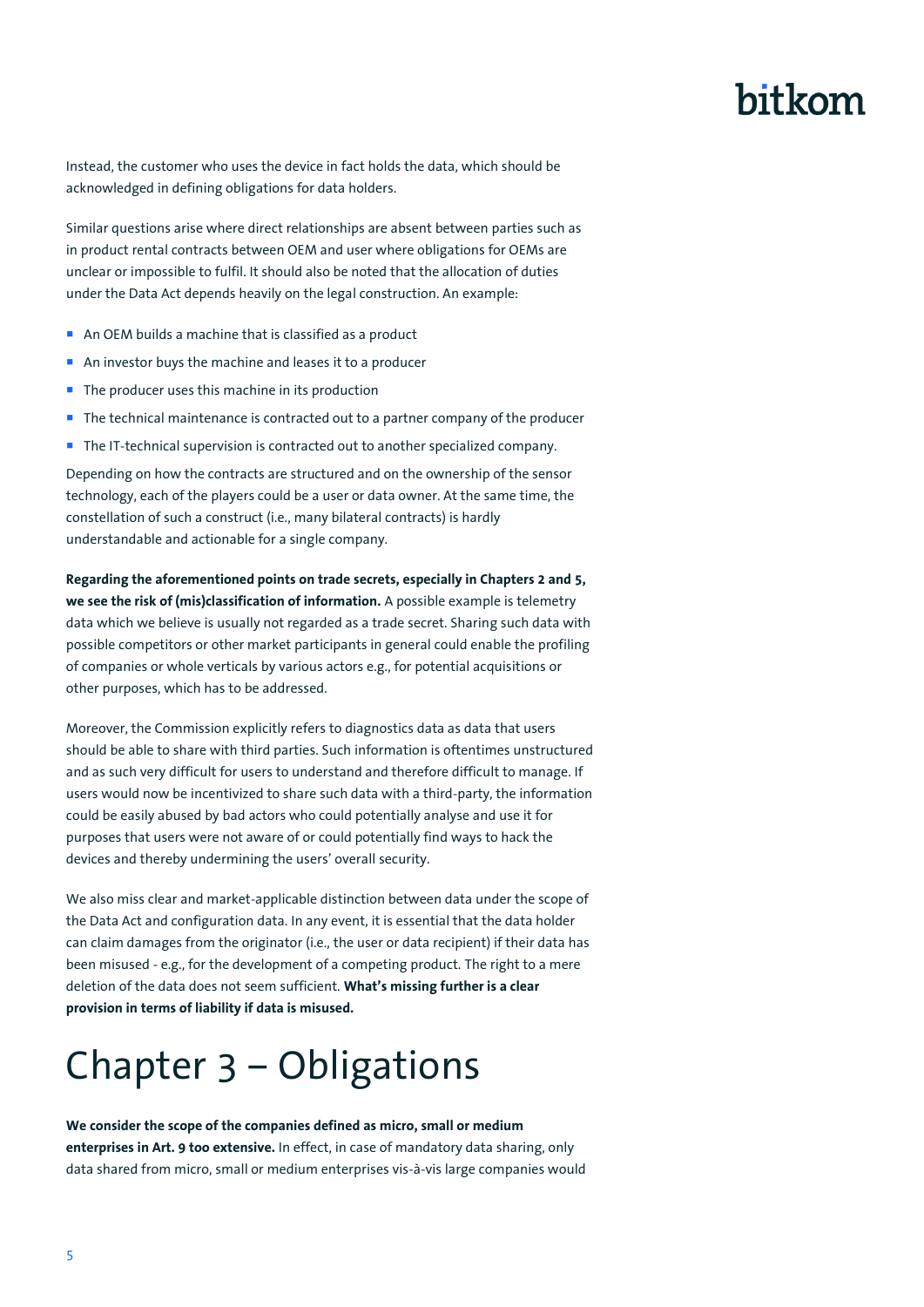allow for making a profit, whereas all other constellations would only be allowed to cover cost.

In particular, it seems problematic that such provision would also apply to micro, small or medium enterprises acting as data holders themselves, with the effect that such firms could not make any profit from data sharing anymore from trading with other such companies, e.g., another SME. **In other words, data sharing between small, micro, or medium enterprises would be limited to cost-only pricing and hamper growth of micro, small and medium enterprises significantly.** Ironically, SMEs would potentially find themselves confronted with a ban on profits, high costs, little utility, ambitious legal and technical requirements, without necessarily a respective business model to use such data, which could render potential gains of Chapter 3 to large players only. Rather, Art. 9 para 1 would suffice to prevent unreasonable margins for all market participants but still would merit more clarity to actionable.

Furthermore, Art. 11 in its current form falls short of being an effective deterrent of unauthorized use or disclosure of data as the user may instruct an infringing data recipient not to take any steps.

# <span id="page-7-0"></span>Chapter 4 – Unfairness Test

The provisions in Art. 13 seem to conflict with the established provisions on control of contents in general terms and conditions in the Civil Codes of (certain) EU Member States. Therefore, there is no necessity for further regulation on EU level; if any, we see the occasion for **voluntary alignment on the national level.** 

**We do not see why large companies could not suffer from contractual imbalances given their size, this seems to be a matter of specific circumstances relating to buying power, substitutability, and overall diversity of supply.** 

## <span id="page-7-1"></span>Chapter 5 – B2G Data Sharing

In recent years, businesses have successfully proven their willingness for cooperation with public sector bodies in case of public emergencies which could well prevail. Thus, the Data Act should not neglect incentivising and fostering voluntary B2G data sharing. In the EU, there are many examples of successful B2G data sharing initiatives in place, as the B2G Data Sharing report from the Commission's Expert Group rightly outlines.<sup>8</sup> In the context of the Covid-19 crisis many more examples can be added to this list. The reaction towards the pandemic has shown that, once the purpose of sharing data is clearly outlined, the willingness to share data increases significantly. These positive examples highlight the potential of voluntary cooperative data exchanges between the private and public sector, as they are faster and less bureaucratic.

The Data Act should not neglect incentivizing and fostering voluntary B2G data sharing.

<sup>8</sup> [https://ec.europa.eu/newsroom/dae/document.cfm?doc\\_id=64954](https://ec.europa.eu/newsroom/dae/document.cfm?doc_id=64954)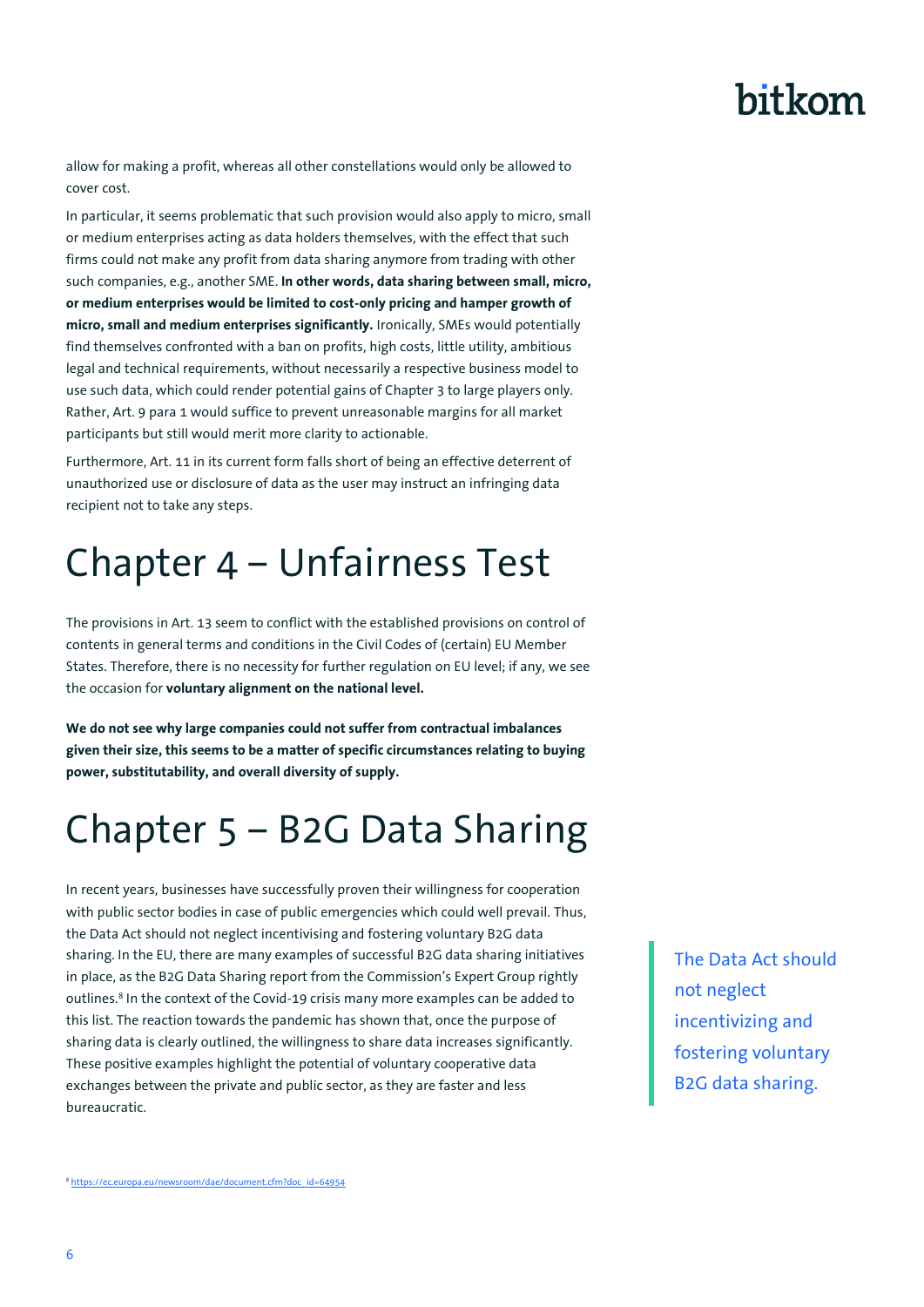We struggle to identify an addressable market failure for the cases related to public emergencies (Art. 15 pts. a, b)<sup>9</sup> that would justify such broad and horizontal intervention. In addition, the current text could lead to unintended consequences.

**The proposal does not seem to take into account fairness, transparency, reasonableness, and non-discrimination and doesn't include sufficient safeguards for privacy, security, protection of business secrets and IP.**

**Today, there are many risks and barriers that hinder the benefits of voluntary data sharing from being realised. The Data Act unfortunately is not addressing this issue.** A crucial barrier for data sharing is the often very high ex-ante cost associated with it. While we generally welcome the possibility to receive compensation for sharing certain data in the Data Act, putting in place attractive compensation mechanisms or simply commercial data acquisition / licensing agreements for companies could be a more efficient way to achieve the desired objective. These incentives could be direct (e.g., monetary) or indirect (e.g., reputational).

**In any event, we miss a more narrowly, explicitly, and precisely defined scope of the covered data as well as a set of scenarios under which mandatory B2G data sharing would be required as a last resort, including a clear definition of public interest.** As it stands, the notion of public interest could cover anything from traffic management to statistics. If such a category is included in the final act, the term "public interest" needs to be narrowly defined within the act itself to avoid legal uncertainty. It also needs to be clear where the lack of data would prevent a public sector body from fulfilling a task in the public interest.

Also, the definitions of public emergencies and exceptional need appear overly broad and thus open ways for interpretation and abuse of this right. The reference made to "major cybersecurity incidents" in Recital 57, for example, raises serious questions as to the exceptional nature of such emergencies. The public sector access to private sector data is also foreseen for prevention and recovery from public emergencies. However, it is not stated what prevention and recovery actual means. Clarification is necessary that not every circumstance can be framed as prevention or recovery.

**Additionally, the Data Act seems to fall short of sufficient technical and non-technical safeguards for information security before, during and after data sharing with public sector bodies.** Here, both the capability of public sector bodies to securely handle data as well as their ability to process potentially vast amounts of data effectively and efficiently should be ensured. Transparency obligations should oblige governments and public administrations to report to the company how the data requested was used to limit excessive requests and to enable companies to review that the obligations according to Art. 19 were indeed met by the requesting public sector body.

<sup>9</sup> Art. 15 pt. c 1 includes a market failure test to some extent, thus we do not make such argument for this case.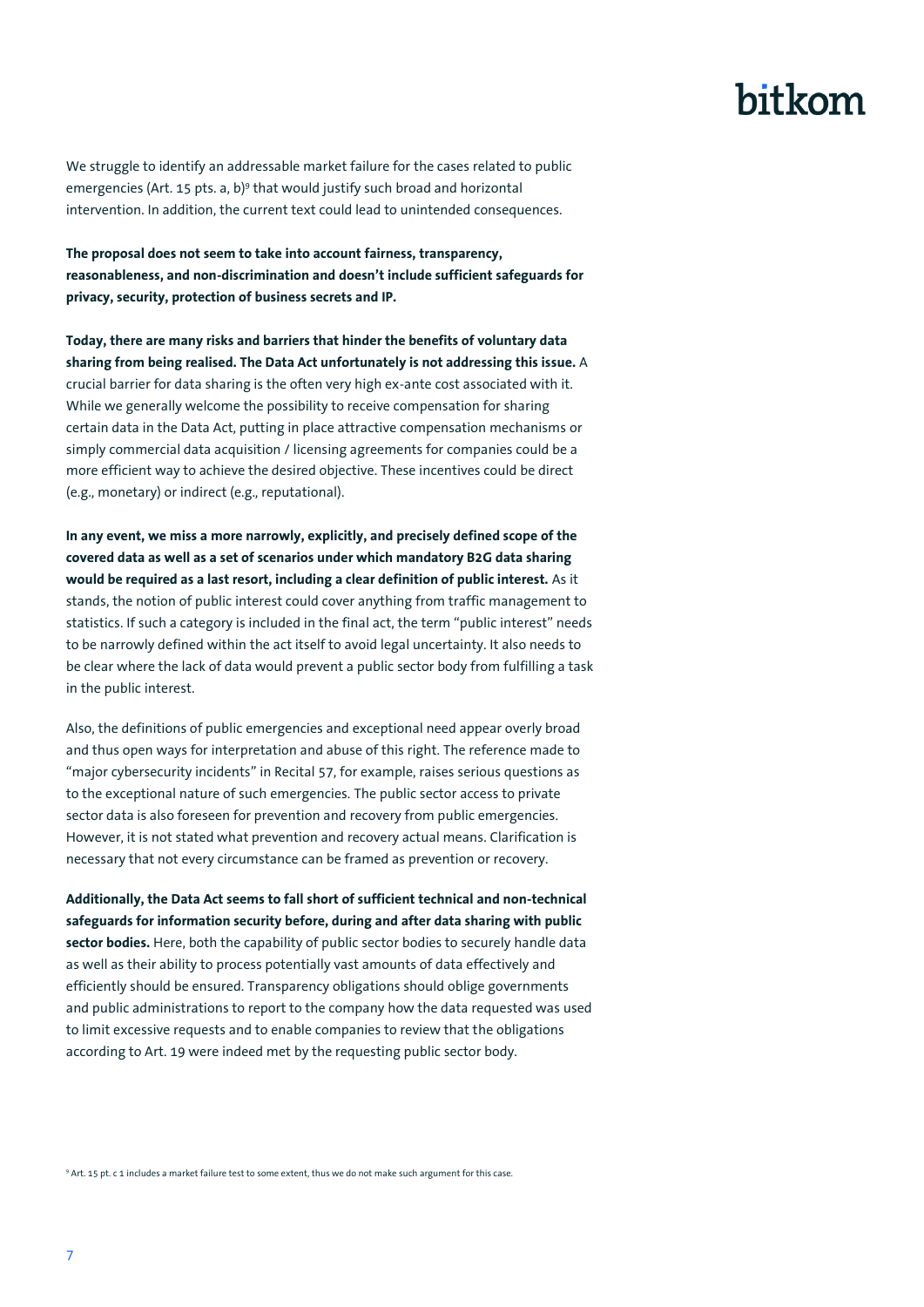#### **Data covered by trade or professional secrecy must be exempt from any data sharing**

**obligations.** In line with diverse data processing abilities in public sector bodies, the lack of cost compensation or other incentives in situations of public emergency may hinder the timeliness and effectiveness of emergency response given potentially scarce time, resources, and financial means for the procurement of such data within organisations. In addition, potential support from businesses vis-à-vis public sector bodies when it comes to choosing, understanding, preparing, or even analysing the respective data may suffer.

From a privacy perspective, pseudonymising and anonymising data requires significant time and effort to achieve and merits adequate compensation in return. In addition, it is not fully consistent between parts of the text and the recitals, whether data has to be anonymised or pseudonymised, we suggest requiring pseudonymising instead of anonymising data.

**Furthermore, companies should not be held liable for the data they share.** We also suggest clarifying how legal review would interact with the 5 or 15 working day regime to vet incoming requests, respectively. In that context, clear definitions are furthermore highly important as it might be very difficult for companies to contest the public sector's request with the given time frames and potential fines (Art. 83 GDPR as referred to in Art. 33).

It appears problematic that the obtention of data to the potential detriment of a data holder could be based solely on significantly reducing the administrative burden for other enterprises (different from the data holder). Furthermore, who determines if and how the administrative burden has been reduced significantly? We suggest that such assessment should be performed by the data holder.

In addition, we would expect further details regarding the level of discretion public sector bodies have in setting a deadline that an enterprise has to comply with.

# <span id="page-9-0"></span>Chapter 6 – Switching Data Processing Services

In general terms, we welcome the idea to make switching easier for users of data processing services. At the same time, we understand that there are various points of view regarding the existence of lock-in effects on different cloud models (IaaS, PaaS, SaaS).

However, we underline the importance of

- **Involving all market participants in such discussions**
- **E** Learn from and supplement existing self-regulatory efforts within the industry
- Acknowledging the complexity of such activities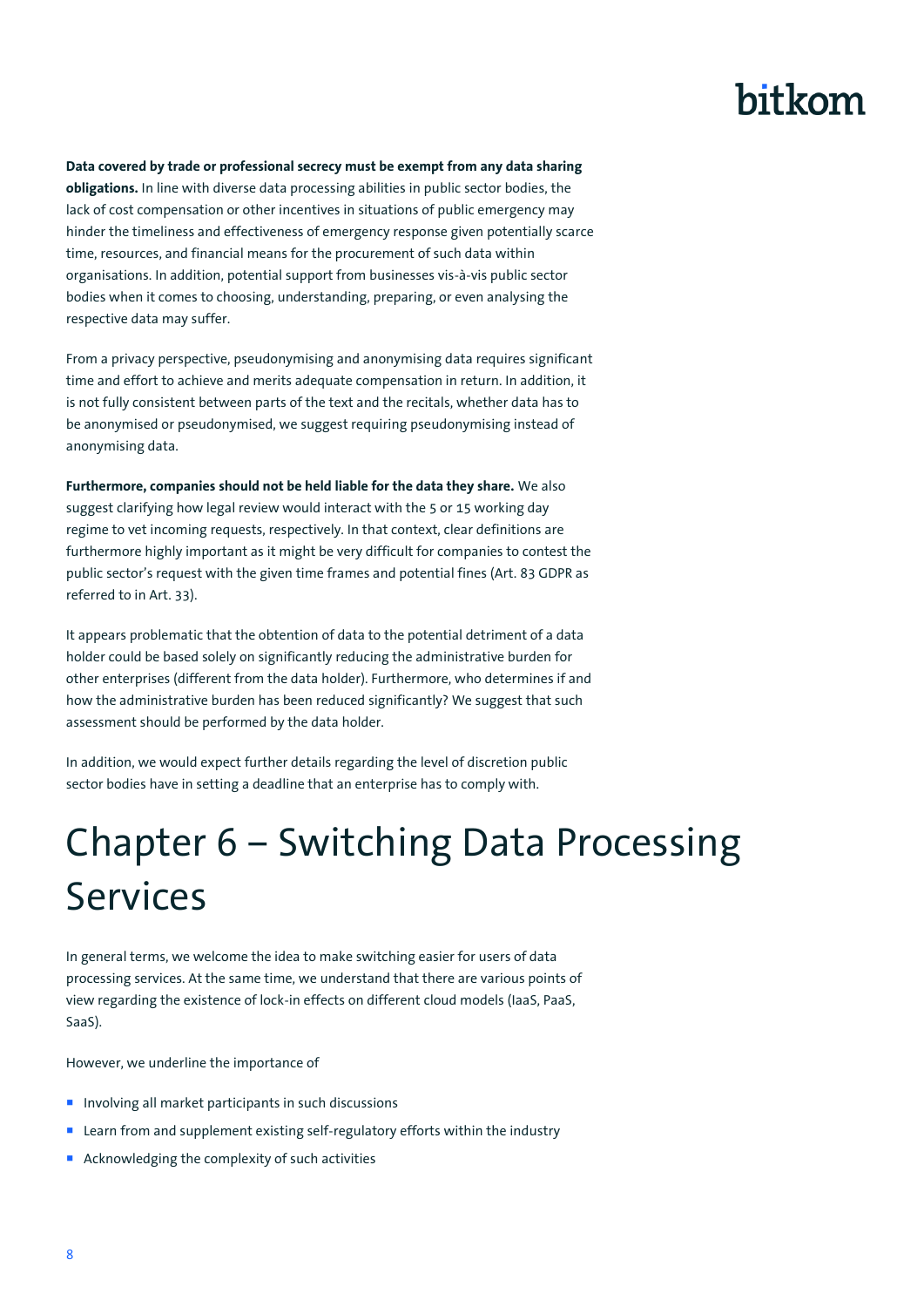**Providing additional guidance regarding technical implementation** 

We acknowledge the intention to foster and safeguard a maximum level of switching including data, applications, and any other digital asset for customers of a data processing service provider. The definitions of key terms, though, are often too wide or not given at all.

For instance, customers shall also be allowed – and the service provider must remove any obstacles for doing so – to port any "application" even if they merely have a right to use it and the "application" is an intrinsic part of the data processing service. Given the fact that the term "application" is nowhere defined, it can be construed to mean that a service provider has to assist a customer to port **its whole service offering** to the target service provider – which clearly cannot be meant. Against that background, we suggest to – as a first step - define more narrowly which exact architecture elements are within scope.

There is also a question as to whether the many categories of data to be made portable are all necessary for the switching process. The more data is exported, the longer the switching period will be.

More clarity is needed regarding the definition of "functional equivalence", and how it would be guaranteed. It seems the rules should only apply to removing obstacles under the outgoing provider's control.

Overall, we believe that these measures need to be nuanced and take into account the practical implications of the provision of cloud services.

## <span id="page-10-0"></span>Chapter 7 – International Data Transfers

It is yet unclear what would constitute an acceptable "legal, technical and contractual measure" and how each providers' tools would be assessed, keeping into account product developments over time.

By introducing safeguards against non-lawful access requests to non-personal data, legal certainty and trust in cloud infrastructures can be strengthened, which would benefit the overall uptake of cloud solutions in the industrial space.

Since providers of data processing services are required to verify potential requests from non-EU/EEA authorities, there need to be clear guidelines against which criteria such assessment needs to be undertaken. We welcome that the Commission included provisions in Art. 27 to provide additional guidance related to the verification process. To be effective, these guidelines should be developed on the basis of industry consultation. They also need to be made available before the Data Act becomes legally applicable.

More clarity is also needed regarding the requirement to take "all reasonable technical, legal and organizational measures" to prevent unlawful access or transfer of data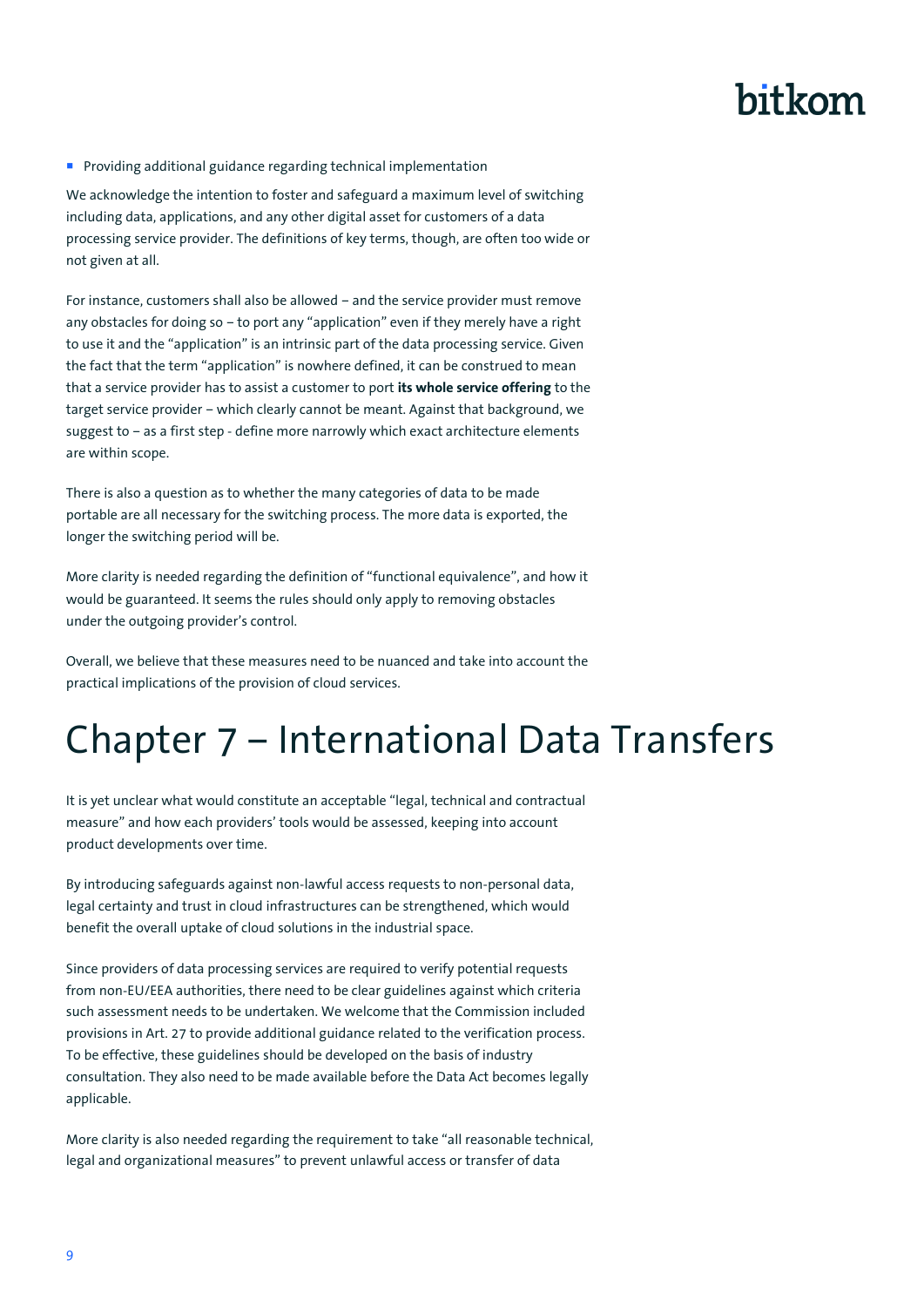outside the EU. Recital 78 mentions a number of examples for such measures including the encryption of data, frequent submission to audits, verified adherence to relevant security reassurance certification schemes, and the modification of corporate policies. The precise nature of the safeguards that need to be implemented should be better clarified however, e.g., via a cloud rulebook at EU level, and should take sufficient note of existing standards and frameworks developed by cross-sectorial initiatives such as Gaia-X.

# <span id="page-11-0"></span>Chapter 8 – Interoperability

Contrary to the narrow requirements for data processing services providers to allow and assist switching, the provisions regarding data spaces (Art. 28) solely remain an exercise in documentation unless the Commission issues further legislation concerning the essential requirements.

The current formulation also seems to focus somewhat narrowly on data spaces being operated by a single operator who would be obligated. Besides the fact that the term "operator" is not defined anywhere in the proposal, this does not provide a fair representation of the current set up of many data spaces which always consist of a governing entity which contracts out the actual operation of the data space ecosystem services to a suitable other entity. The proposal also fails to take into account federated (i.e., where more than one operator exists) or decentralized (i.e., where no set of operators can be identified) data spaces.

The terms "data space" and "operator" also need to be defined at all; neither the recitals provide guidance on the exact extent of this term (and, for instance, its delineation from a "data platform").

The idea to require an EU "declaration of conformity" for smart contracts is ambitious. No other type of software is required to provide such a declaration (notably including embedded systems for autonomous driving or AI/ML applications) and the existing laws of product safety and tort law seem to suffice.

# <span id="page-11-1"></span>Chapter 9 – Implementation & Enforcement

We believe there is a need to fully spell out the liability, remedy, and penalty regime instead of transferring such discussion to member state level in certain cases. This would avoid a potential gap along enforcement lines, discourage forum-shopping and prevent fragmenting the single market.

The Data Act entitles member states to establish new competent authorities for the enforcement of the Regulation but at the same time leaves the responsibilities to Data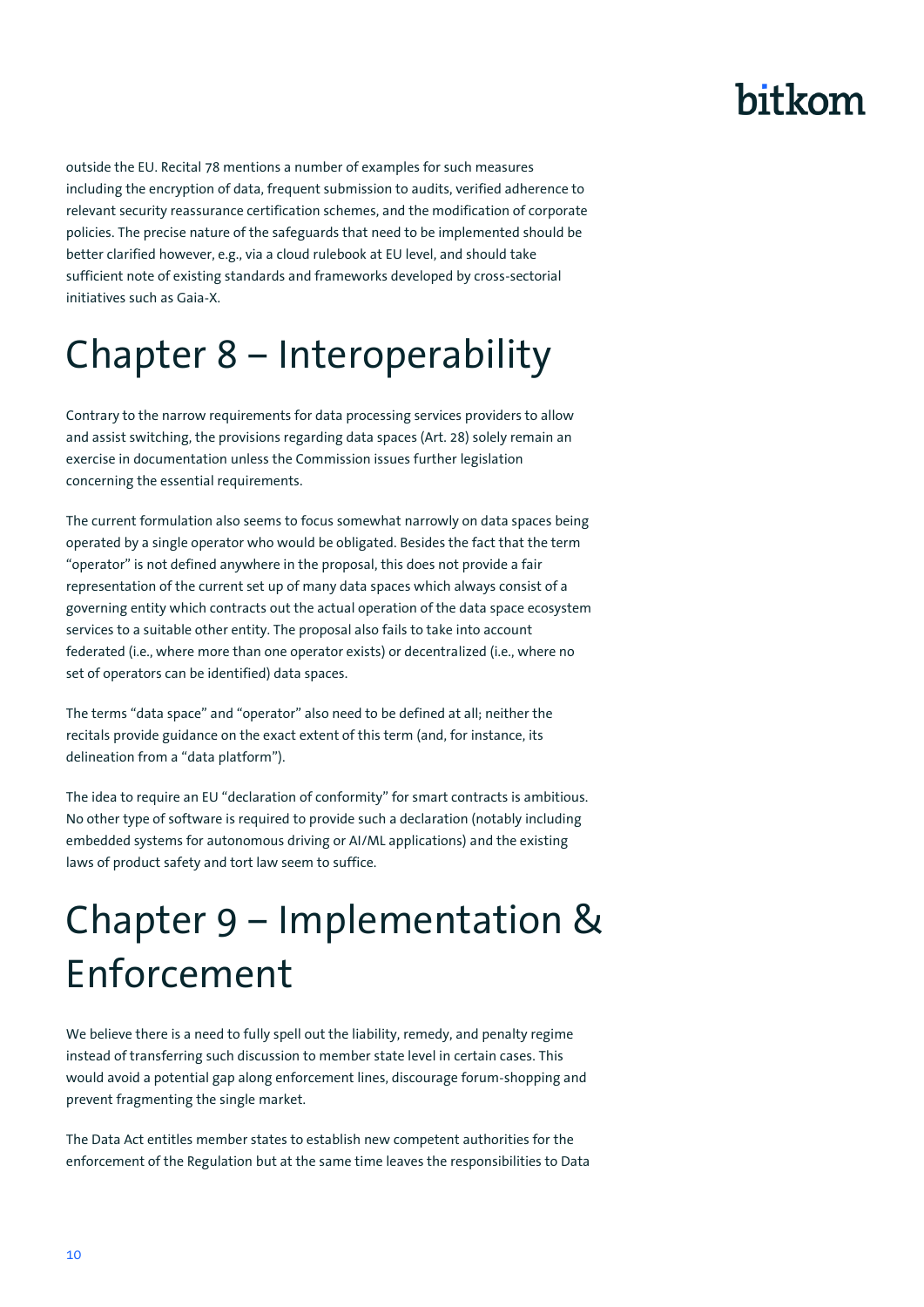Protection Authorities as far as personal data is concerned. A complex division of competences should not lead to diverging requirements (between member states) and/or legal uncertainties.

### <span id="page-12-0"></span>Chapter 10 – Database Directive

We believe that Art. 35 heavily restricts database protection and the associated investment incentives as the whole database (regardless what data not related to Art. 4 or 5 it contains) is left unprotected. Such far-reaching restriction seems neither necessary nor appropriate in order to achieve the declared goal of safeguarding the rights under Art. 4 and Art. 5. Rather than removing database protection entirely, the database protection right should be exhausted (only) where data access or use is permitted under the Data Act.

Additional clarification would be needed in regards to (i) whether the sui generis right is inapplicable only in the cases where it hinders the rights of users to access and use data under Art. 4 or the right to share data with third parties under Art. 5; (ii) what happens in the case of a database that has data obtained or generated by the use of a product or protected device, but in relation to which the owner has made a substantial investment in verifying or displaying the data.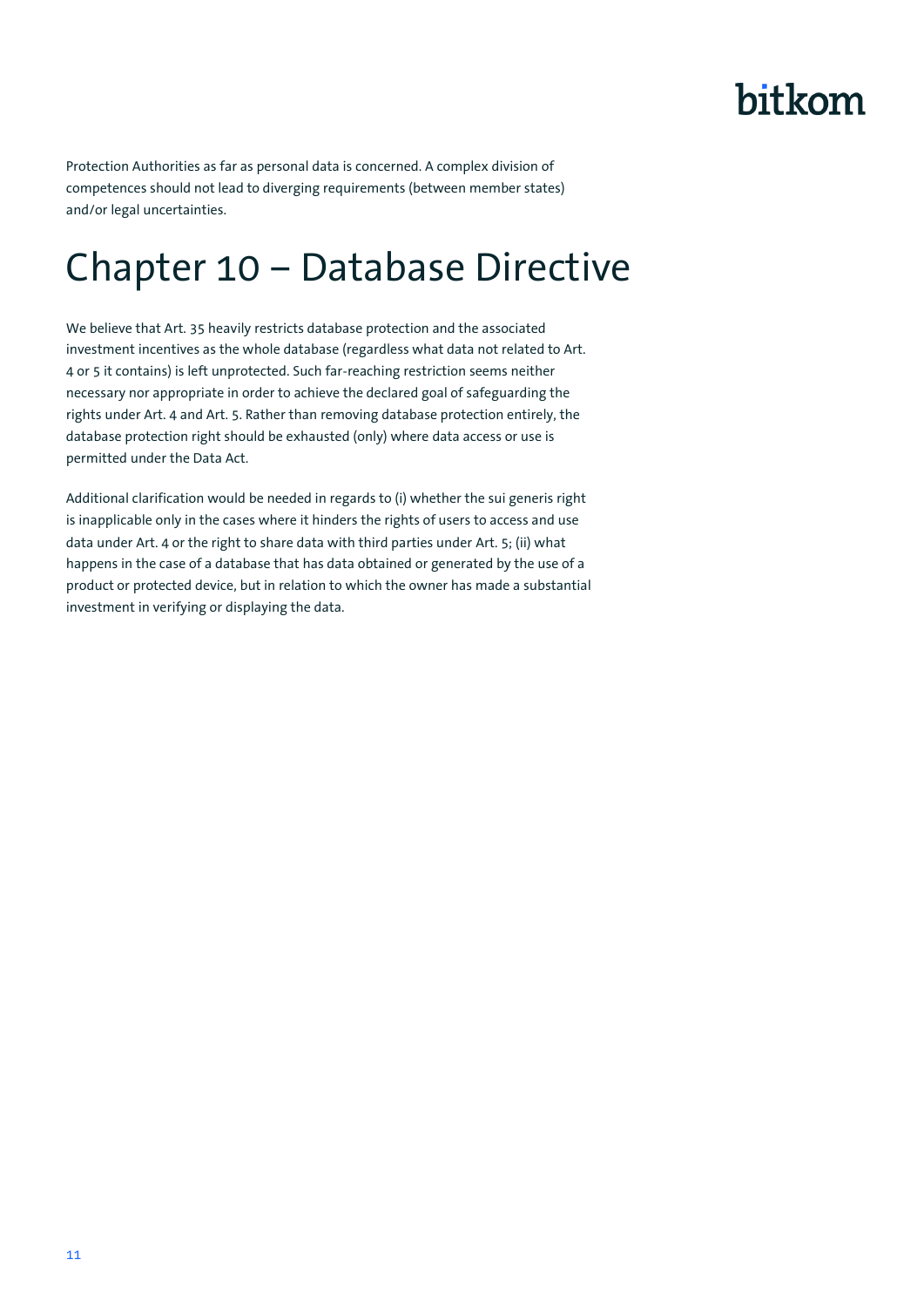## <span id="page-13-0"></span>Detailed comments on selected items

### Recitals

#### Recital 6

"[…] In order to realise the important economic benefits of data as a non-rival good for the economy and society, a general approach to assigning access and usage rights on data is preferable to awarding exclusive rights of access and use."

- **The claim that data is a non-rival good is problematic since data does not "just come** into being", but always requires a prior investment decision; otherwise, such an understanding can have an innovation-inhibiting effect.
- It should also be added that competitive advantages can be gained around rival goods on the basis of data - e.g., in negotiation situations in which one negotiating partner has virtually disclosed all negotiating positions due to obligations of data transparency. Here, data could quickly have the significance of a trade secret without necessarily having the status of a trade secret formally.

#### Recital 14

"Physical products that obtain, generate or collect, by means of their components, data concerning their performance, use or environment and that are able to communicate that data via a publicly available electronic communications service (often referred to as the Internet of Things) should be covered by this Regulation. [...]"

- Is it enough that devices are "able" to communicate data via a publicly available electronic communications service or do such devices have to be actually connected to such service?
- Almost all devices today already collect data. Even if a device is not yet "online", the mere application of a GPS tag onto it could do the trick. With this logic, one could turn virtually any "product" into a product within the meaning of the Data Act.

#### Recital 15

"In contrast, certain products that are primarily designed to display or play content, or to record and transmit content, amongst others for the use by an online service should not be covered by this Regulation. Such products include, for example, personal computers, servers, tablets and smart phones, cameras, webcams, sound recording systems and text scanners. They require human input to produce various forms of content, such as text documents, sound files, video files, games, digital maps. "

- Against that background, it is further unclear how smart phones per se are excluded but smartphones attached to a smart home seem included. In addition, would a smartphone with a downloaded app to command a smart home system be included in the scope?
- **Printers should be added to this category since they are primarily designed to** display content. Also, some printers have integrated scanners which are included. It should be ensured that the recitals, in particular recital 15 at hand, are taken into account for the product definition.

#### Recital 20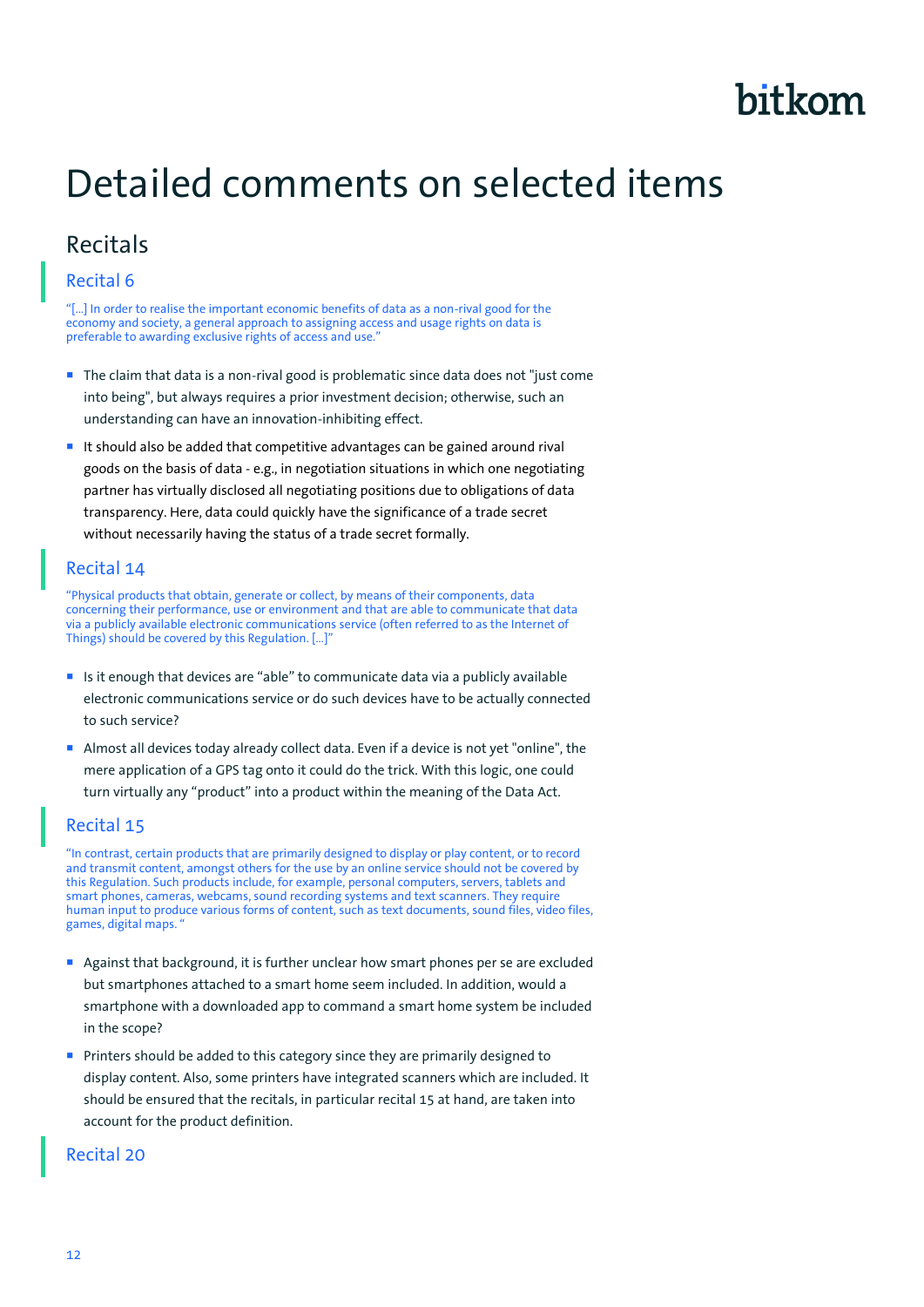"…Manufacturers or designers of a product that is typically used by several persons should put in place the necessary mechanism that allow separate user accounts for individual persons, where relevant, or the possibility for several persons to use the same user account. Access should be granted to the user upon simple request mechanisms granting automatic execution, not requiring examination or clearance by the manufacturer or data holder. This means that data should only be made available when the user actually wants this. Where automated execution of the data access request is not possible, for instance, via a user account or accompanying mobile application provided with the product or service, the manufacturer should inform the user how the data may be accessed."

■ One device could have multiple users. It is unclear how data access to the user would be (technically) implemented in practice (e.g., for a networked printer).

#### Recital 21

"Products may be designed to make certain data directly available from an on-device data storage or from a remote server to which the data are communicated. […]"

■ We would appreciate clarification that access directly to the IoT product and via a remote server constitute equivalent options is due to the heterogeneity of products that fall under the Data Act. Otherwise, necessary concepts (e.g., due to cyber security threats/prerequisites) cannot be deployed anymore.

#### Recital 23

"Before concluding a contract for the purchase, rent, or lease of a product or the provision of a related service, clear and sufficient information should be provided to the user on how the data generated may be accessed"

It is not clear if this can be achieved under the Terms and Conditions (T&C) or if this has to be clearly disclosed before the purchase or the product/service. Considering the reference to GDPR Art. 12-14, regulators might consider a separate disclosure would be needed. This would increase the cost of launching and maintaining a product in the market.

#### Recital 24

"This Regulation imposes the obligation on data holders to make data available in certain circumstances. Insofar as personal data are processed, the data holder should be a controller under Regulation (EU) 2016/679. Where users are data subjects, data holders should be obliged to provide them access to their data and to make the data available to third parties of the user's choice in accordance with this Regulation. However, this Regulation does not create a legal basis under Regulation (EU) 2016/679 for the data holder to provide access to personal data or make it available to a third party when requested by a user that is not a data subject and should not be understood as conferring any new right on the data holder to use data generated by the use of a product or related service. This applies in particular where the manufacturer is the data holder. In that case, the basis for the manufacturer to use non-personal data should be a contractual agreement between the manufacturer and the user. This agreement may be part of the sale, rent or lease agreement relating to the product. Any contractual term in the agreement stipulating that the data holder may use the data generated by the user of a product or related service should be transparent to the user, including as regards the purpose for which the data holder intends to use the data. This Regulation should not prevent contractual conditions, whose effect is to exclude or limit the use of the data, or certain categories thereof, by the data holder. This Regulation should also not prevent sector-specific regulatory requirements under Union law, or national law compatible with Union law, which would exclude or limit the use of certain such data by the data holder on well-defined public policy grounds.

It should be clarified that the Data Act does not constitute a legal claim for users to request personal data of other data subjects. The current wording suggests that such claim exists, and it is upon the controller (data holder) to assess if there is an adequate legal basis under applicable data protection law to provide access to other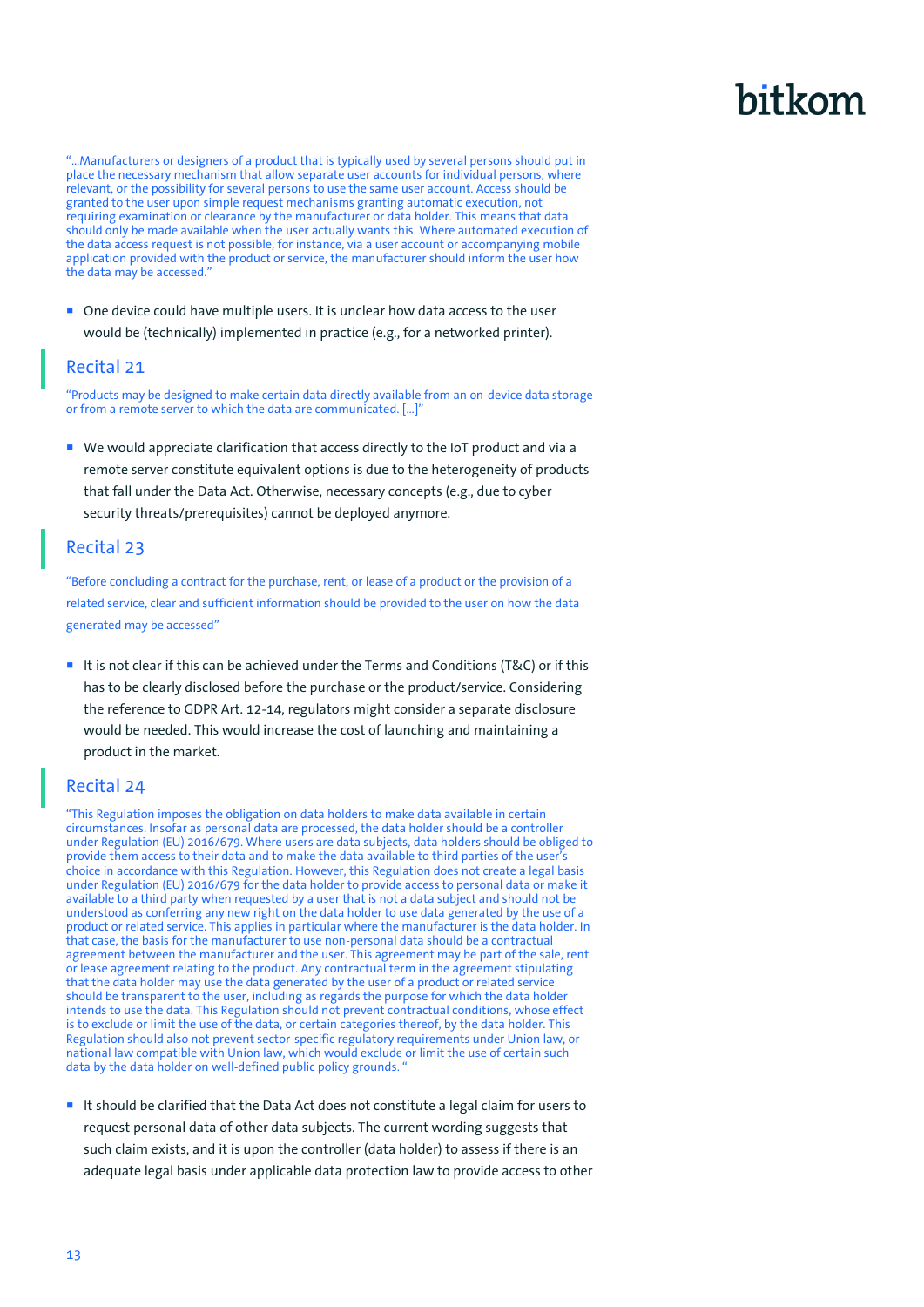data subjects' personal data to the user. Such conflict between access rights based on the Data Act on the one hand and Art. 6 para 1 GDPR on the other hand puts a disproportionate burden on controllers. An access right to personal data of other data subjects would also possibly conflict with the objectives of the GDPR as set out in Art. 1 GDPR.

#### Recital 31

"Data generated by the use of a product or related service should only be made available to a third party at the request of the user. This Regulation accordingly complements the right provided under Article 20 of Regulation (EU) 2016/679. That Article provides for a right of data subjects to receive personal data concerning them in a structured, commonly used and machinereadable format, and to port those data to other controllers, where those data are processed on the basis of Article 6(1), point (a), or Article 9(2), point (a), or of a contract pursuant to Article 6(1), point (b). Data subjects also have the right to have the personal data transmitted directly from one controller to another, but only where technically feasible. Article 20 specifies that it pertains to data provided by the data subject but does not specify whether this necessitates active behaviour on the side of the data subject or whether it also applies to situations where a product or related service by its design observes the behaviour of a data subject or other information in relation to a data subject in a passive manner. The right under this Regulation complements the right to receive and port personal data under Article 20 of Regulation (EU) 2016/679 in several ways. It grants users the right to access and make available to a third party to any data generated by the use of a product or related service, irrespective of its nature as personal data, of the distinction between actively provided or passively observed data, and irrespective of the legal basis of processing. Unlike the technical obligations provided for in Article 20 of Regulation (EU) 2016/679, this Regulation mandates and ensures the technical feasibility of third party access for all types of data coming within its scope, whether personal or non-personal. It also allows the data holder to set reasonable compensation to be met by third parties, but not by the user, for any cost incurred in providing direct access to the data generated by the user's product. If a data holder and third party are unable to agree terms for such direct access, the data subject should be in no way prevented from exercising the rights contained in Regulation (EU) 2016/679, including the right to data portability, by seeking remedies in accordance with that Regulation. It is to be understood in this context that, in accordance with Regulation (EU) 2016/679, a contractual agreement does not allow for the processing of special categories of personal data by the data holder or the third party. "

- Art. 20 GDPR sets out certain requirements for the right to data portability. It is not clear why this regulation extends this right significantly.
- Recital 31 sets out that the data subject should be in no way prevented from exercising Art. 20 GDPR where the data holder and third party are unable to agree terms for direct access under the Data Act. In these cases, it should be clarified that the requirements for exercising the right to data portability as set out in Art. 20 GDPR remain unaffected by the provisions of the Data Act.
- Who is the user?
	- Example of a coffee vending machine in a company. Hypothetical scenario: a manufacturer produces a large coffee vending machine [manufacturer]. Company ABC CoffeeInvest acquires it [owner] and rents the vending machine to DEF CoffeeMakers [operator], who install the vending machine as a service at their customers' premises, e.g., GHI NewStartup GmbH [contractual partner], so that their employees [users ieS, > 100] have good coffee. DEF CoffeeMakers has contracted out the maintenance of the machines to JKL CoffeMaintenance & Co [maintenance company]. Who has what role here?
		- Manufacturer Interest: Telemetry data for product development, data owner if applicable.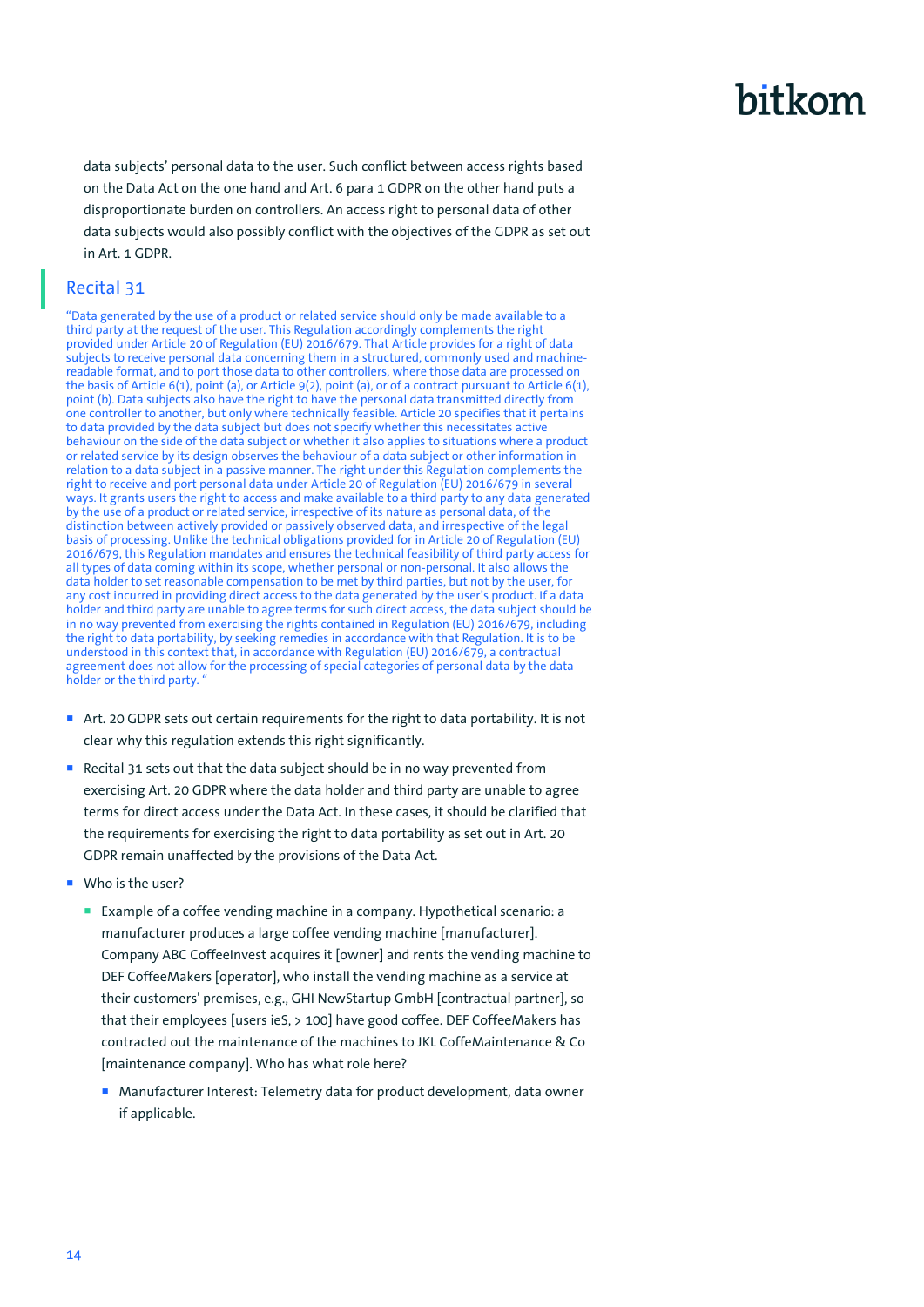- Owner: Interest in telemetry data for recording the use of the machine, possibly data owner, use for mapping the "leasing of coffee machines" business model
- Operator of the machine: Interest in telemetry data for recording the use of the machine, use for mapping the business model "Operation of coffee machines as a service", data owner, if applicable.
- Contractual partner for the service (company)? Telemetry data for recording the use of the machine, use for "provision of coffee for employees, suppliers & customers".
- Maintenance company? Telemetry data to optimize maintenance, use of the machine to "facilitate maintenance".
- **Person who wants coffee: no benefit from the data. At the same time, no** recording of individual users ("whoever wants coffee"). Implementation of data transfer? But users of the machine in the primary sense.

#### Recital 44

"To protect micro, small or medium-sized enterprises from excessive economic burdens which would make it commercially too difficult for them to develop and run innovative business models, the compensation for making data available to be paid by them should not exceed the direct cost of making the data available and be non-discriminatory."

- **Larger companies should be able to receive compensation from small and medium**sized companies that exceeds the direct costs as long as such compensation is fair and reasonable. Then, larger companies can be incentivized to collect and share additional data with smaller companies, even if larger companies themselves do not directly benefit from this data.
- Does the profit margin depend on the size of the company? If yes, is there a table, depending on turnover / profitability / #staff, which defines the percentage margin depending on the size of the requesting company? Is it clearly defined how the "production costs" of the data are determined within a group?

#### Recital 45

"Direct costs for making data available are the costs necessary for data reproduction, dissemination via electronic means and storage but not of data collection or production. Direct costs for making data available should be limited to the share attributable to the individual requests, taking into account that the necessary technical interfaces or related software and connectivity will have to be set up permanently by the data holder."

- Can cost incurred to design the product according to "accessibility by design" principle be added proportionally to direct cost?
- **Definition of "direct costs" is too narrow. Exemplary costs for sensors would not be** covered which erodes the incentive for companies to install better sensors in order to generate more accurate data. Compensation must be adequate to create incentives and promote innovation.

#### Recital 51

"[…] Such contractual imbalances particularly harm micro, small and medium-sized enterprises without a meaningful ability to negotiate the conditions for access to data, who may have no other choice than to accept 'take-it-or-leave-it' contractual terms. […]"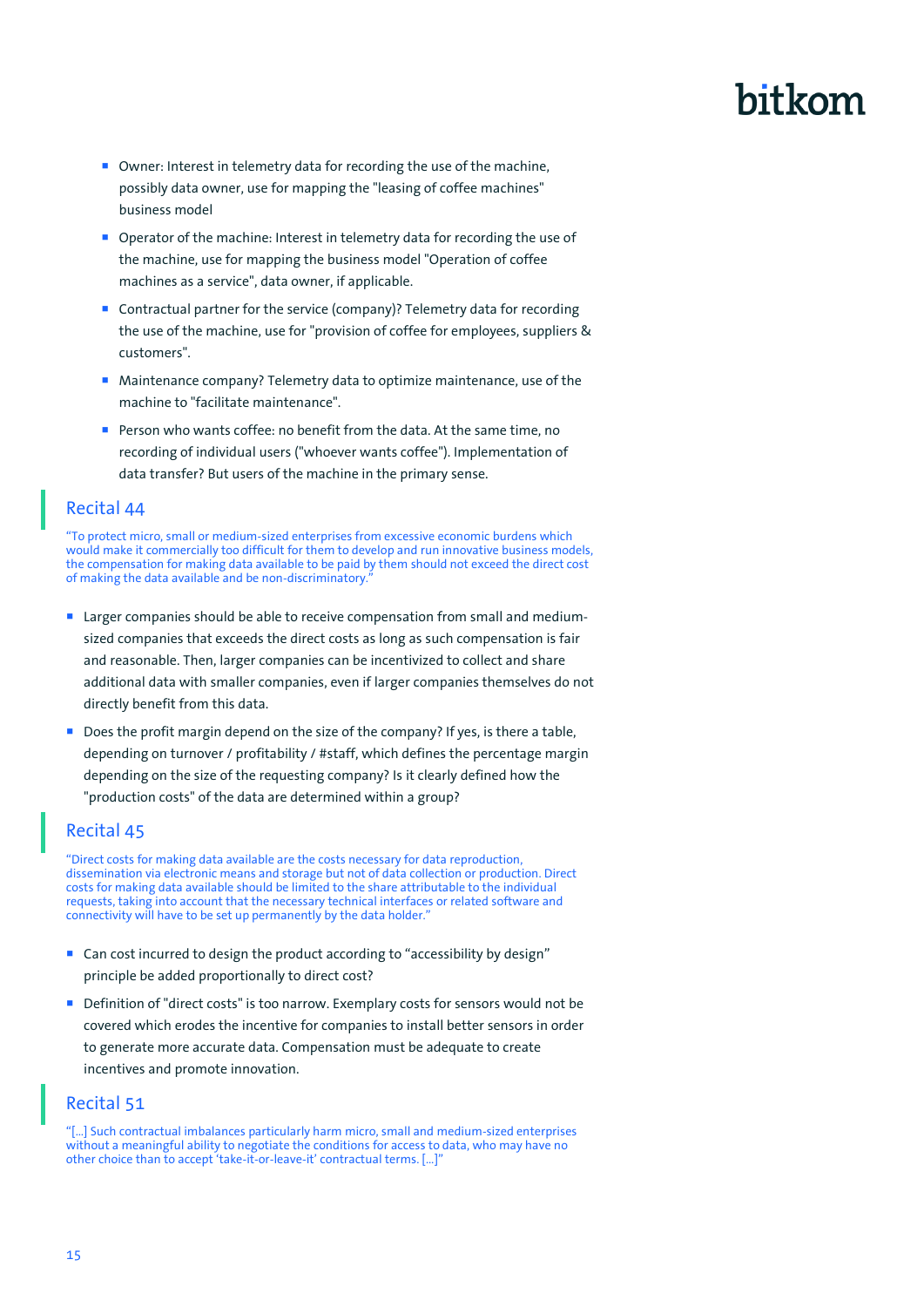Bargaining power is not a question of size of the contracting parties. Instead, it depends on the fact whether there is an alternative way or a competitor from which data or services can be received. Therefore, not only SMEs but also big companies can be subject of contractual imbalances.

#### Recital 64

"[…] The data holder should take reasonable efforts to anonymise the data or, where such anonymisation proves impossible, the data holder should apply technological means such as pseudonymisation and aggregation, prior to making the data available.

- It would be of great practical use to have clear guidance on when personal data are anonymized/pseudonymized. In addition, the discussion in Germany about the necessity of a legal basis for anonymization is not supportive.
- Who bears the costs for this? These must be chargeable (direct provision costs), otherwise holding data becomes a burden.

#### Recital 77

. "In the absence of international agreements regulating such matters, transfer or access should only be allowed if it has been verified that the third country's legal system requires the reasons and proportionality of the decision to be set out, that the court order or the decision is specific in character, and that the reasoned objection of the addressee is subject to a review by a competent court in the third country, which is empowered to take duly into account the relevant legal interests of the provider of such data. Wherever possible under the terms of the data access request of the third country's authority, the provider of data processing services should be able to inform the customer whose data are being requested in order to verify the presence of a potential conflict of such access with Union or national rules, such as those on the protection of commercially sensitive data, including the protection of trade secrets and intellectual property rights and the contractual undertakings regarding confidentiality."

■ This will require a similar approach to Data Transfer Impact Assessments (DTIA) in the personal data space, but with considerable increased complexity (as we might need to perform legal analysis on IP and consumer protection law (amongst other areas)). DTIAs are proving to be one of the most complex topics in personal data management and this considerably expands their scope. Clear rules and limits on the requirements to conduct assessments by companies are needed. Verifying a third country legal system is not only overly burdensome but it would impose additional costs to companies operating in the EU which would impact their ability to compete globally.

#### Recital 78

"…In order to prevent unlawful access to non-personal data, providers of data processing services subject to this instrument, such as cloud and edge services, should take all reasonable measures to prevent access to the systems where non-personal data is stored, including, where relevant, through the encryption of data,the frequent submission to audits, the verified adherence to relevant security reassurance certification schemes, and the modification of corporate policies"

**This might be a bit too detailed opening for further secondary guidance to be issued** on security, where other instruments such as GDPR are not as prescriptive. Instead, an approach similar to GDPR should be taken where companies should implement "appropriate technical and organizational measures" to protect data. Companies know the nature and risk of the data they hold and what would be the effective security measures. Mandating specific requirements would impose unnecessary burden on some companies.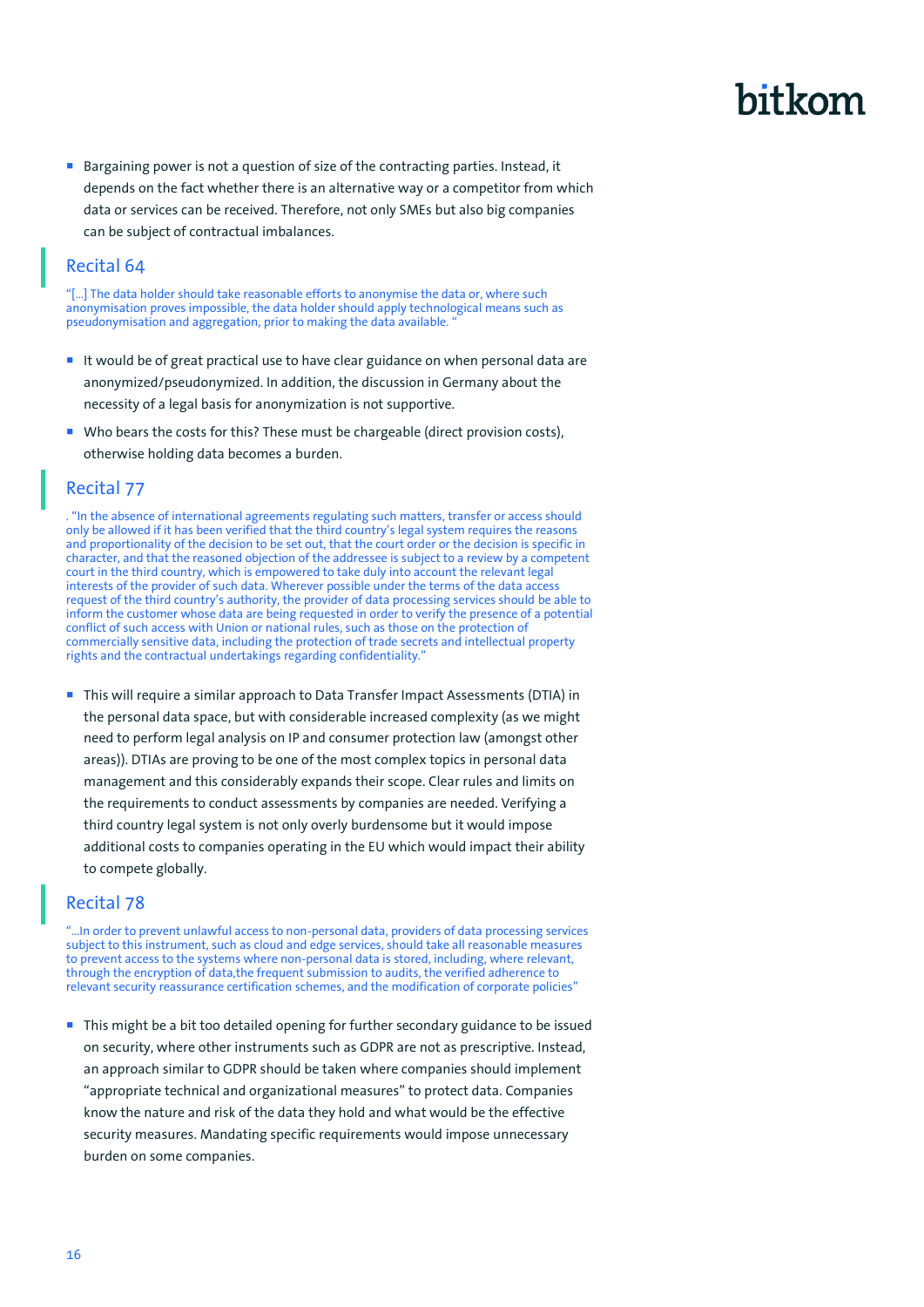#### Recital 79

"The Commission should adopt common specifications in areas where no harmonised standards exist or where they are insufficient in order to further enhance interoperability for the common European data spaces, application programming interfaces, cloud switching as well as smart contracts. Additionally, common specifications in the different sectors could remain to be adopted, in accordance with Union or national sectoral law, based on the specific needs of those sectors."

"the Commission should be enabled to mandate the development of harmonised standards for the interoperability of data processing services'

■ This could have an effect to curtail some service offerings and limit technical and business model innovation. Standards ensure industry driven inputs and technical knowledge, this process by the Commission seems to limit that.

### Chapter 1

#### Ch. 1, Art. 1, pt. 1

"'data' means any digital representation of acts, facts or information and any compilation of such acts, facts or information, including in the form of sound, visual or audio-visual recording"

- The definition of the term "data" is rather unspecific. Therefore, it shall be specified that:
	- only raw data is recorded,
	- only data that are actually used by the data holder for his own business transactions are affected,
	- volatile data should not be included in the definition (else there would be an obligation to commence storing data that has not been stored yet, which would have adverse effects for privacy) and
	- no (warranty and / or liability) claims arise due to the nature of the data (data "as is").
	- The definition of "data" could be augmented to define data as in Recital 14 and 17.

#### Ch. 1, Art. 2, pt. 2

"'product' means a tangible, movable item, including where incorporated in an immovable item, that obtains, generates or collects, data concerning its use or environment, and that is able to communicate data via a publicly available electronic communications service and whose primary function is not the storing and processing of data'

- **Internet of Things (IoT) refers to movable items. Including immovable items would** be too broad and could relate also to data services which would normally not be considered IoT. In addition, even certain movable parts that are only movable for maintenance could fall under the definition. Thus, we suggest deleting "including where incorporated in an immovable item".
- It should be ensured that the recitals, in particular recital 15, are taken into account for the product definition.

#### Ch. 1, Art. 2, pt. 3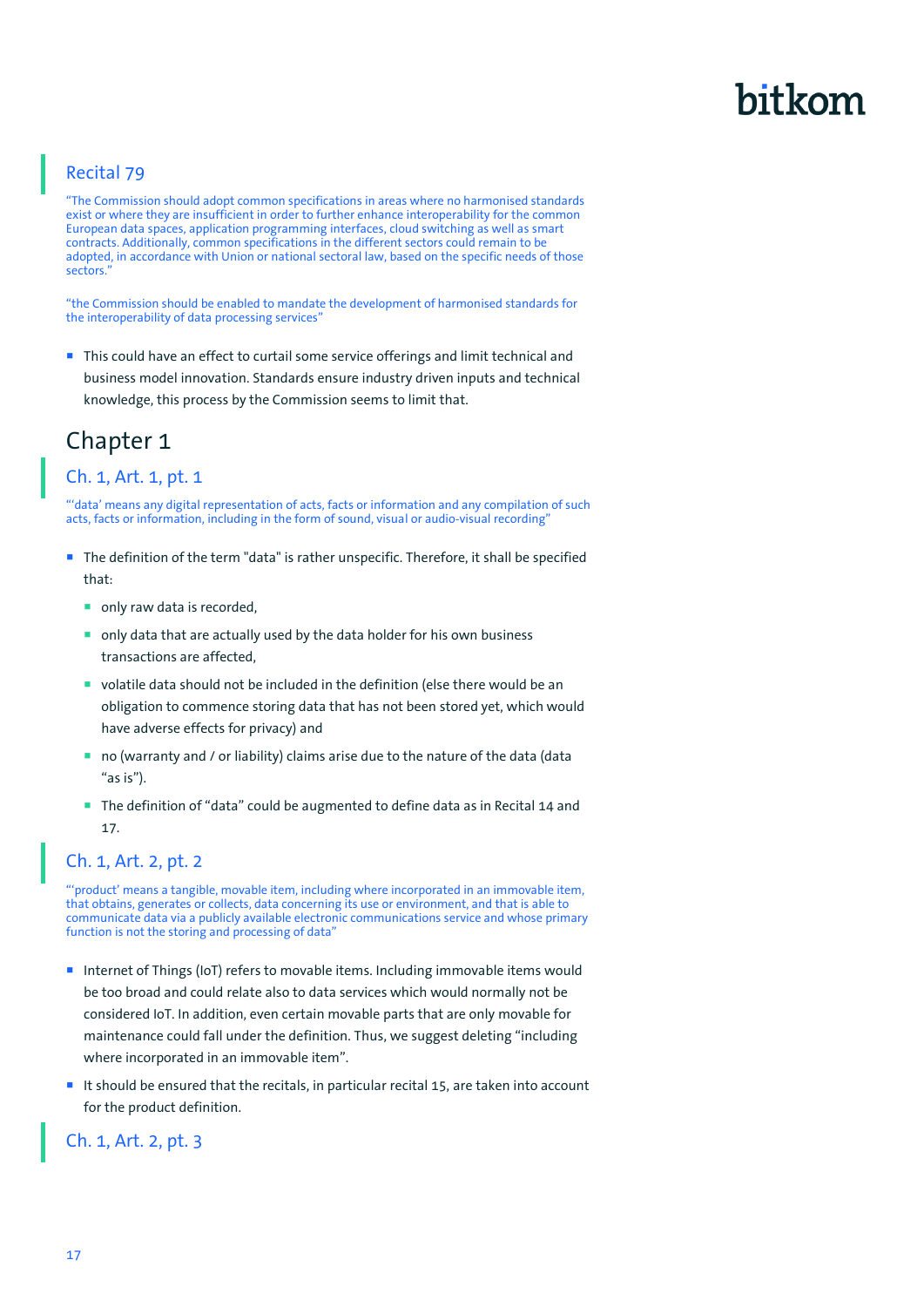"'related service' means a digital service, including software, which is incorporated in or interconnected with a product in such a way that its absence would prevent the product from performing one of its functions"

- Given the intended focus is on product manufacturers and their related services, we suggest narrowing the scope product functions (back) to core functions. Else, virtually any type of related service would be included from any actor.
- Data services that may use data of a product but are not directly connected or sold with the product should be out of scope. Thus, we suggest specifying:

"'related service' means a digital service, including software, which is incorporated in or inter-connected with a product and is part of its sale, rent or lease in such a way that its absence would prevent the product from performing one of its **core** functions **as stipulated in (2)**;"

### Ch. 1, Art. 2, pts. 2 and 3

- With respect to the definition of products and related services, further clarification is needed: data obtained, generated, or collected by the use of a product or related service that has so far not been transferred from the product or processed by a related service could suddenly fall under the obligations in chapter 2, such as device-only databases for the proper functioning of the product or data that is intentionally only stored on the product for security reasons (e.g., biometrics).
- First, this could have adverse privacy and security implications to the detriment of the end-user who is meant to profit from Art. 4 and 5 as certain data would suddenly have to be made available upon request.
- Second, how granular is a possible opt-in requirement?
- Third, given the current proposal, it is not clear whether such obligations would also apply to existing products and related services on the market or in use where such changes could be enormously costly or virtually impossible to implement in an economically feasible manner.
- Last, it could in principle force product manufacturers to become suppliers and/or competitors in an aftermarket that they have not yet participated in for various reasons with specific types of data. This seems to conflict heavily with entrepreneurial freedom to the detriment of product manufacturers.

#### Ch. 1, Art. 2, pt. 5

"'user' means a natural or legal person that owns, rents or leases a product or receives a service"

- According to Art. 3, a "user" is the owner, renter or lessee of the product or has purchased a service. He is therefore a contractual partner with regard to the product or service. This person bears the risks and, conversely, should enjoy the benefits of using the linked product and accordingly also have access to the data they have generated (Recital 18). The link via a corresponding contractual relationship is not expressed clearly enough by the wording "or receives services", but should rather go in the direction of "contracts services".
- For the building sector, for example, the user is not defined with sufficient precision. The contractual partner is the landlord, but at the same time, the tenant could also fall under the definition.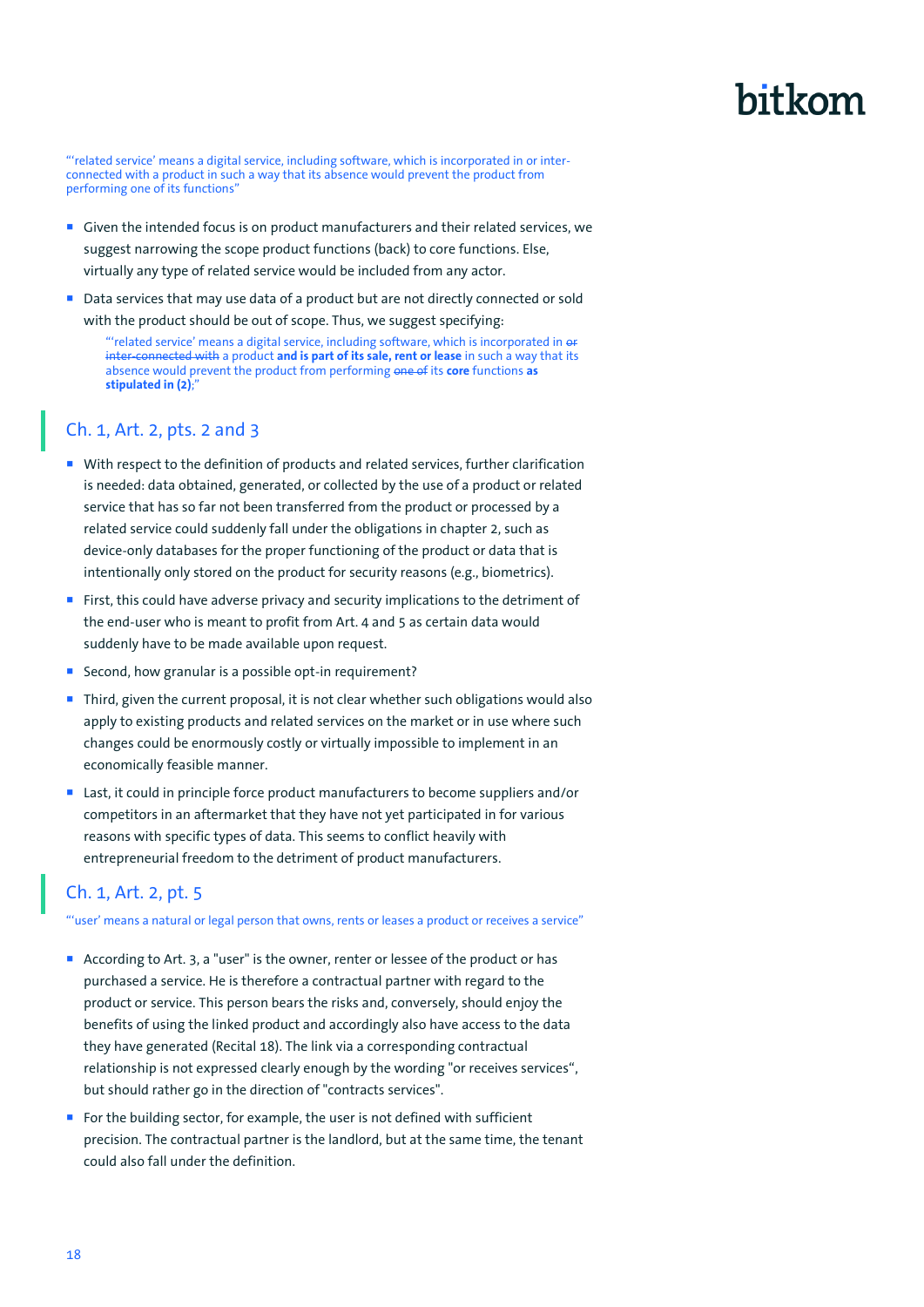### Ch. 1, Art. 2, pt. 6

"'data holder' means a legal or natural person who has the right or obligation, in accordance with this Regulation, applicable Union law or national legislation implementing Union law, or in the case of non-personal data and through control of the technical design of the product and related services, the ability, to make available certain data"

- The term is not sufficiently specified. Does it relate to a "person" who creates the product or a "person" who "controls the data"?
- The term suggests that there was only one data holder for each product. In practise, however, complement products may entail several data holders that each control separate parts/complements of the complement product. This can be analogue for services.
- For example, who should be the "data holder" regarding third-party apps that are offered in the product "vehicle" and that generate data? In the field of mobility services, **multiple players** are regularly involved (OEM, lessor, rental company, fleet operator, etc.). These actors have **different access possibilities** (technical and legal) to the data generated in the vehicle. In addition, the definition should be linked to the fact of **actual influence** on the data (data holder). It should be known from other online services that the manufacturer of the end device is not always the "data holder"; e.g., when using cookies.
- For further considerations and a concrete example, see our comments on Recital 31.

#### Ch. 1, Art. 2, pt. 10

"'public emergency' means an exceptional situation negatively affecting the population of the Union, a Member State or part of it, with a risk of serious and lasting repercussions on living conditions or economic stability, or the substantial degradation of economic assets in the Union or the relevant Member State(s)"

 $\blacksquare$  We miss clarity and predictability regarding the scope of public emergencies. We suggest narrowing it down and specifying remaining cases more precisely and explicitly. In the German context, for example, state governments would have the ability to declare public emergencies, in that line, virtually any level of administration could hold such rights. Thus, we suggest adding:

#### "[...]., which affects a significant share of the population."

in order to create consistency

#### Ch. 1, Art. 2, pt. 17

'electronic ledger' means an electronic ledger within the meaning of Article 3, point (53), of Regulation (EU) No 910/2014

 This seems to be wrong. Art. 3 point 53 does not seem to exist. Nor a definition of electronic ledger is included in other articles.<sup>10</sup>

<sup>10</sup> [https://ec.europa.eu/futurium/en/system/files/ged/eidas\\_regulation.pdf](https://ec.europa.eu/futurium/en/system/files/ged/eidas_regulation.pdf)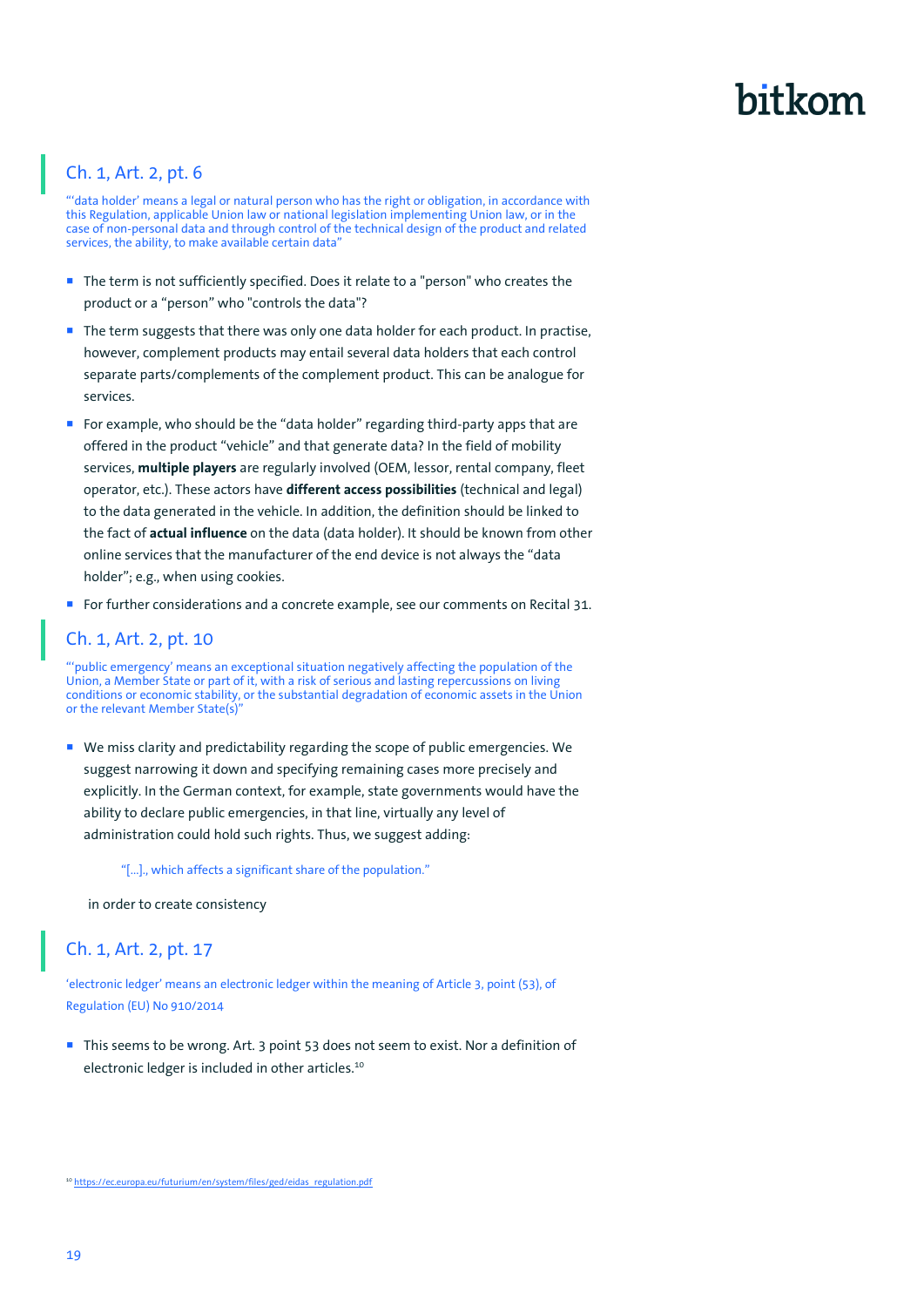### Chapter 2

#### Ch. 2, Art. 3, para 1

"Products shall be designed and manufactured, and related services shall be provided, in such a manner that data generated by their use are, by default, easily, securely and, where relevant and appropriate, directly accessible to the user.

The scope of the data that must be shared is unclear. It lacks clarification whether all data generated during operation of a product must be made available or only data that is available for the data holder. Thus, we suggest:

"[…] **that data generated by their use and reasonably available to the data holder are,** […]"

- From a technical perspective it is not feasible to realize the constant availability of all generated data from certain products. First the amount of the data itself will be tremendous for certain industries (e.g., automotive). Second the data itself is not available to the manufacturer (e.g., OEM). Third ecological costs would be immense as all the data would need to be stored at data centers that consume significant energy.
- Achieving this for some products would entail a significant redefinition of the data architecture. This can't be achieved in a short span as product development lifecycle is some time very long. If this article is enacted, it should contain a longer implementation timeline. In addition, the life cycle of the devices equipped with batteries would be considerably shortened.
- **This requirement brings Privacy by design principles into non-personal data** ("accessibility by design"). It should be specified that this does not create additional documentation burden for companies.

### Ch 2, Art. 3, para 2

"Before concluding a contract for the purchase, rent or lease of a product or a related service, at least the following information shall be provided to the user, in a clear and comprehensible format: […]"

- Fulfillment of information obligations in cases where there is no direct relationship with the user (e.g., rental) is problematic. The Data Act does not specify who is obliged (manufacturer that collects data or company that holds the contract with the renter). The obligation should only be fulfilled within the chain of contractual relationships and may have to be passed on.
- Not clear if this is beyond T&Cs, but in any case, the information would need to be presented before acquiring the product or service. This might create some logistical problems in the case of purchases in retail. Additionally, this might require some modifications to the out of the box experience in some products. The product development lifecycle on some products is longer and therefore adequate time should be allowed for the implementation of this requirement if approved.

#### Ch 2, Art. 3, para 2, pt. b

"whether the data is likely to be generated continuously and in real-time"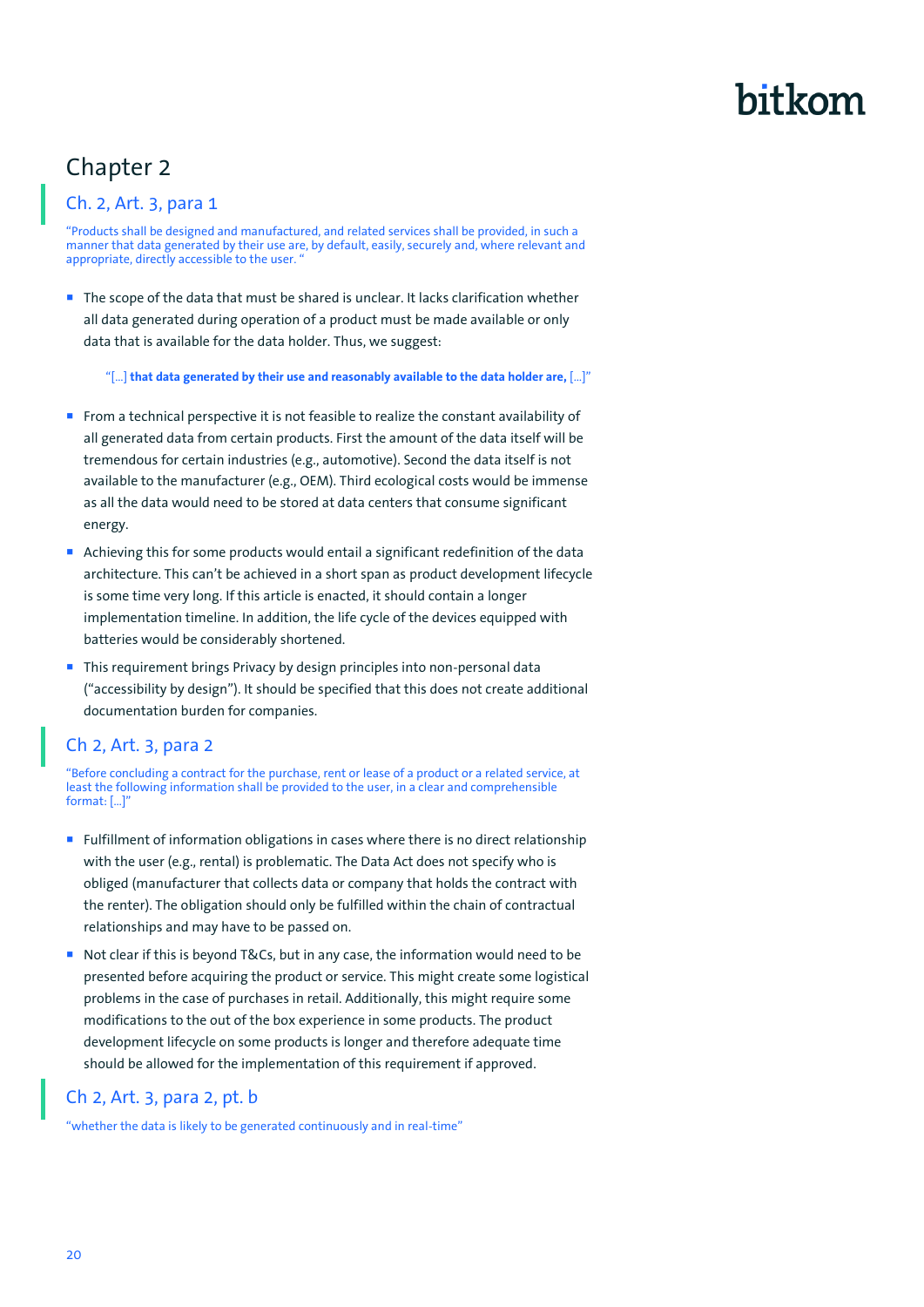**Real-time may mean immensely different time lags depending on the vertical and** application at hand (microseconds vs. multiple hours).

#### Ch. 2, Art. 3, para 2, pts. d and e.

"whether the manufacturer supplying the product or the service provider providing the related service intends to use the data itself or allow a third party to use the data and, if so, the purposes for which those data will be used"

Not clear how this will be dealt with on subscription models or how it may impact programs with channel and retails partners. The same applies to Ch. 2, Art. 3, para 2, pt. e. Sharing via such programs would have to be disclosed prior to purchase, disclosure will be complex for companies with a global reach.

#### Ch 2, Art. 4 and 5 (B2C and B2B data sharing)

- The relationship between Data Act and AI Act is not sufficiently clear. In particular, it is unclear if and, if yes, in what manner, data portability obligations in Art. 4 and 5 would interact with chapter 2 of the AI Act. In a nutshell, AI Act chapter 2 envisages certain transparency obligations in the context of data used in pre-trained models both during development and post-market settings vis-à-vis users. Who in the supply chain of pre-trained models has access to such data, do they have to and are the allowed to share it with users and/or third parties?
- The Data Act does not include a definition for "competitor's product", which is however of the utmost importance for the economy and the principle of fair competition. In this respect, the following two points, among others, should be addressed:
	- Does the term "competing products" only mean products as defined in this regulation and consequently only physical and movable objects? Or does the term "competing products" go beyond the definition and also includes related services, i.e., software and data-driven services? If so, is it intended that large software providers or service providers (outside the EU) could benefit indirectly by developing (software-driven) products/services based on the extracted data, which in turn compete directly with the original product/service? That cannot be the purpose of the Data Act.
	- It is necessary to define **delimitation criteria** in relation to sales markets (is a Chinese company a competitor for a European OEM?), timing of marketing (will a product launched in ten years based on today's data be regarded as a competing product?), special features under company law (is a newly founded subsidiary of an existing company a competitor?) etc.
- $\blacksquare$  The general conditions of the contractual structure according to Art. 4 (6) for nonpersonal data are uncertain. What are the effects of terminating such a contract between data holder and user? The data, once given to the data holder, must remain with him.
- The obligations regarding the product design described in Art. 3 para 1 would require significant lead times for production and development within the automotive and supplier industry. In this respect, we see the planned implementation of the Data Act with only 2-3 years' time as not or only partially feasible for the automotive industry.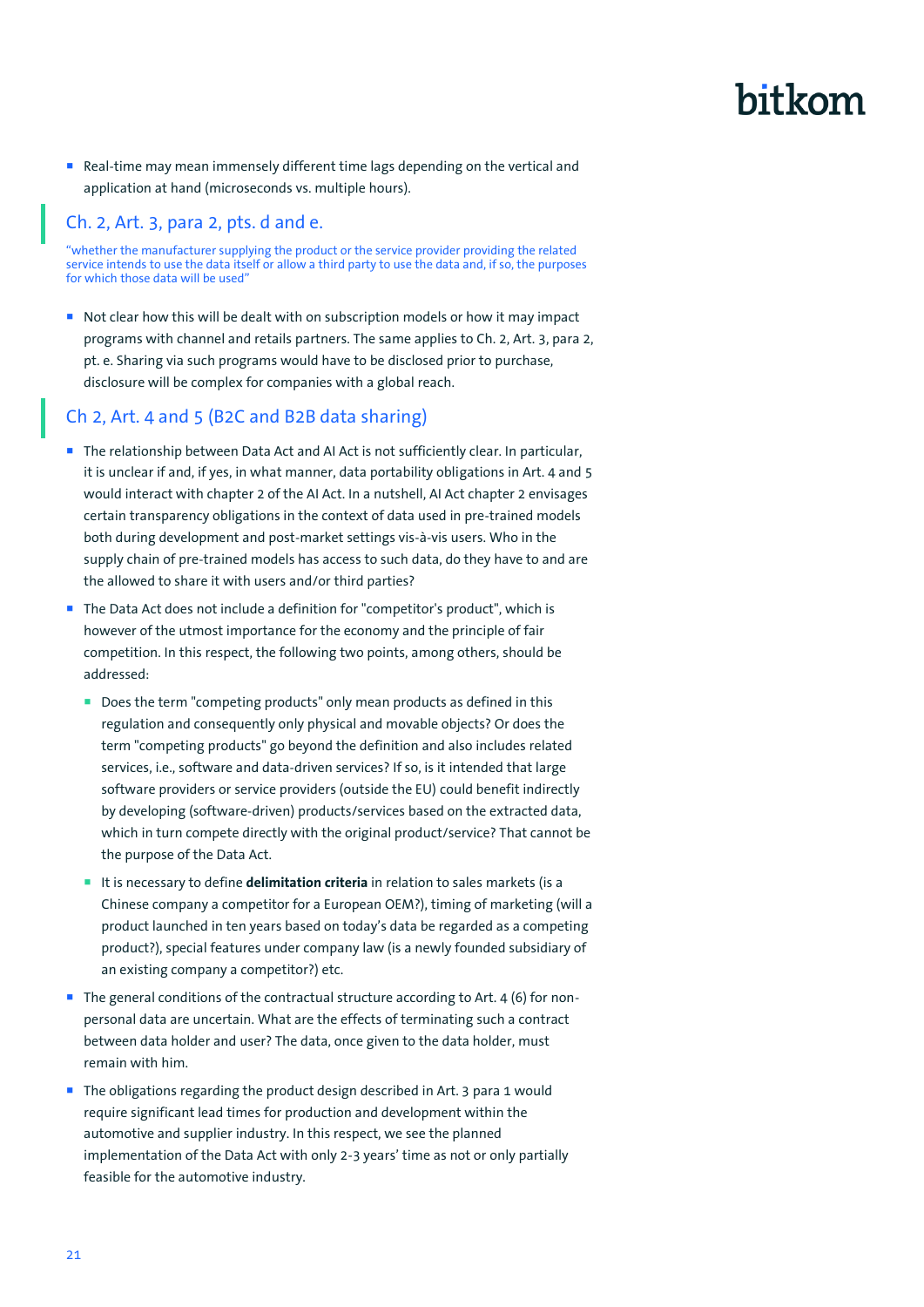- $\blacksquare$  There is need for clarification as to whether data that is also indirectly related to the use or purchase of the product should fall under the provisions of Art. 3 para 1. This applies in particular to industrial data that is only indirectly related to the product itself, such as data that reflects the degree of recyclability / reusability of a product.
- In addition, for a vehicle with an assumed service life of 15 years, it is impossible to predict the data usage that will occur over the course of said service life. Therefore, it seems rather impossible to sign an unchangeable contract with the user before any product purchase. It is also unclear what kind of corresponding information (and by whom?) should be provided in the event of a resale.

#### Ch. 2, Art. 4, para 1

"Where data cannot be directly accessed by the user from the product, the data holder shall make available to the user the data generated by its use of a product or related service without undue delay, free of charge and, where applicable, continuously and in real-time. This shall be done on the basis of a simple request through electronic means where technically feasible."

- The obligation to provide data in "real time" is practically impossible to implement. The concretization "where applicable" remains unclear. Basis should be data generated and available.
- **This would require massive investment in data governance and/or process delivery** as well as data architecture. Mandating real time access will create additional costs that will hinder the competitiveness of companies operating in the EU and may not be feasible for certain products. If this article is enacted, it should a longer implementation timeline should be provided.
- Also because of differing judicial practise in member states, we would welcome a clear definition of "undue delay".

#### Ch. 2, Art. 4, para 4

"The user shall not use the data obtained pursuant to a request referred to in paragraph 1 to develop a product that competes with the product from which the data originate'

- In practice, delimitation difficulties can arise here. What if the user provides access to a third party that already offers a competing product? Can the third party use the data to optimize its own product?
- This prohibition needs to be extended to third parties where the user shares the data.
- In line with our comments above, we suggest extending this provision on related services. It is important to state that a prohibition to compete with the product or related service that the data originated from does in no way prevent a third party from offering an (aftermarket) service that may be in competition with a product or related service other than the one the data originated from.

#### Ch. 2, Art. 4, para 6

"The data holder shall only use any non-personal data generated by the use of a product or related service on the basis of a contractual agreement with the user. The data holder shall not use such data generated by the use of the product or related service to derive insights about the economic situation, assets and production methods of or the use by the user that could undermine the commercial position of the user in the markets in which the user is active."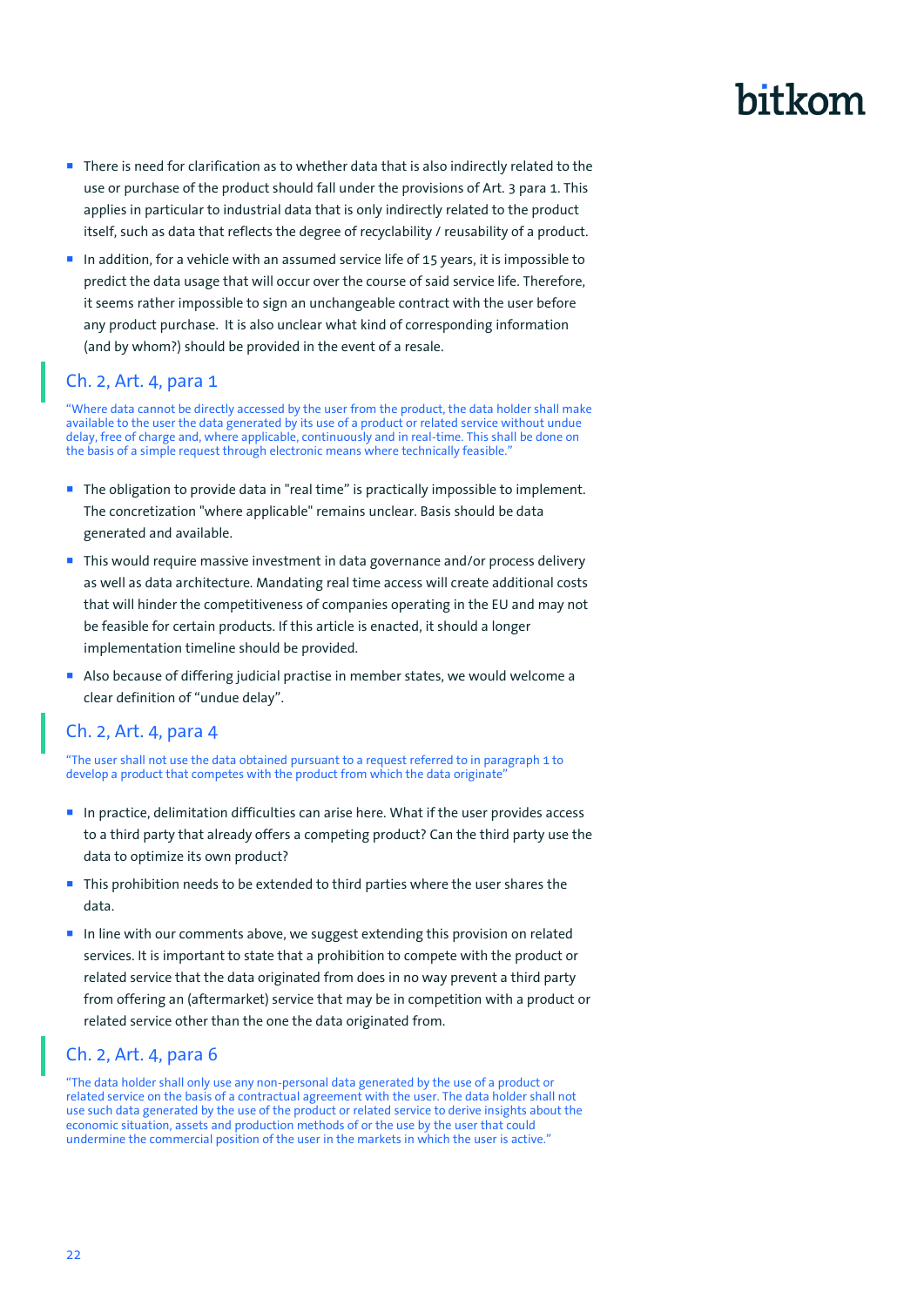- $\blacksquare$  The necessity of a contractual agreement with the user is very problematic from an OEM-perspective as the OEM does not always conclude a contract directly with the user (e.g., leasing, rental car, etc.). Furthermore, data may also be required without consent for product monitoring and to enhance the security of the product. The restriction as formulated in the Data Act can have an innovation-inhibiting effect. It also limits the disclosure to cooperation partners for R&D and can thereby inhibit research and innovation.
- $\blacksquare$  This seems to much restrict automatic data collection from device as it limits use of non-personal data to that specified in a contractual agreement. It will also impact the need to apply anonymization to all data. It limits the use of said data for "personalization" or tailoring of a product and service. Profiling is already covered under GDPR, but it extends this beyond personal data and could impact corporate customers for commercial services and products in the "industrial" BU thus hindering the ability to innovate in products and services.

#### Ch. 2, Art. 5, pt. 1

"Upon request by a user, or by a party acting on behalf of a user, the data holder shall make available the data generated by the use of a product or related service to a third party, without undue delay, free of charge to the user, of the same quality as is available to the data holder and, where applicable, continuously and in real-time"

- $\blacksquare$  In the recitals, it mentioned this level of data access to the User (free, real time, etc.), but not to the third party where it did not specify continuous and real time and not necessarily free. Furthermore, the recitals address data associated with a service and seemed to discount data that was not associated with a service. This clause seems to potentially go wider than what the recitals state as the intent and turns solely on the user's demand. In addition, the implications for programs with channel partners are unclear.
- $\blacksquare$  We would appreciate clarity to what extent a "request by a user who is the data subject" already constitutes valid consent under Art. 6 GDPR.

#### Ch. 2, Art. 5, para 5

"The data holder shall not use any non-personal data generated by the use of the product or related service to derive insights about the economic situation, assets and production methods of or use by the third party that could undermine the commercial position of the third party on the markets in which the third party is active, unless the third party has consented to such use and has the technical possibility to withdraw that consent at any time..

It is unclear how this would impact channel partners who want to develop their own service offerings or where they distribute from multiple OEMs. This would have economic impacts and therefore hinder investment in R&D.

#### Ch. 2, Art. 5, para 6

"Where the user is not a data subject, any personal data generated by the use of a product or related service shall only be made available where there is a valid legal basis under Article 6(1) of Regulation (EU) 2016/679 and where relevant, the conditions of Article 9 of Regulation (EU) 2016/679 are fulfilled."

It should be clarified that the Data Act does not constitute a legal claim for users to request personal data of other data subjects. The current wording suggests that such claim exists, and it is upon the controller (data holder) to assess if there is an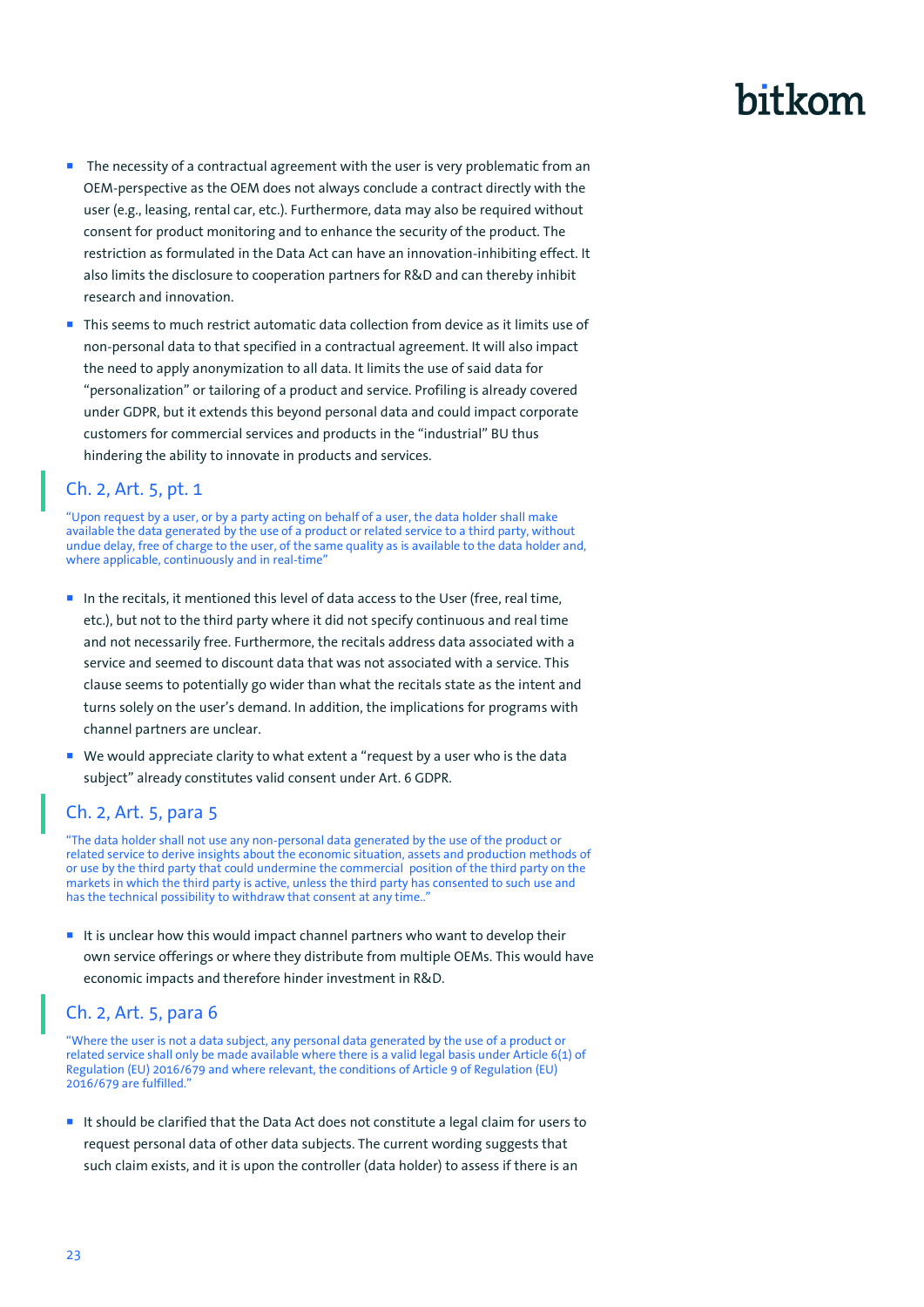adequate legal basis under applicable data protection law to provide access to other data subjects' personal data to the user. Such conflict between access rights based on the Data Act on the one hand and Art. 6 para 1 GDPR on the other hand puts a disproportionate burden on controllers. An access right to personal data of other data subjects would also possibly conflict with the objectives of the GDPR as set out in Art. 1 GDPR.

### Ch. 2, Art. 5, para 8

"Trade secrets shall only be disclosed to third parties to the extent that they are strictly necessary to fulfil the purpose agreed between the user and the third party and all specific necessary measures agreed between the data holder and the third party are taken by the third party to preserve the confidentiality of the trade secret. In such a case, the nature of the data as trade secrets and the measures for preserving the confidentiality shall be specified in the agreement between the data holder and the third party.

- This is a critical paragraph as by matter of principle trade secrets should by definition never be disclosed to a third party. The mere risk of having to disclose trade secrets could make companies not collect such data in the first place, with potentially far-reaching consequences for the future data economy.
- If this provision were to remain, enforcement of such agreement would be severely difficult and potentially put smaller actors at disadvantage.

### Chapter 3

#### Ch. 3, Art. 8 (Conditions)

- Generally, the conditions in chapter 3 are not sufficiently precise.
- Data recipients are third parties, and this list of requirements is burdensome for the data holder. It may be appropriate to give the user control over the data in the out of the box experience or initial setup where the user can decide whether to consent to product data to be shared with the manufacturer or not, and whether to share with it a third party.

#### Ch. 3, Art. 8, para 3

"[…] Where a data recipient considers the conditions under which data has been made available to it to be discriminatory, it shall be for the data holder to demonstrate that there has been no discrimination<sup>'</sup>

A reversal of the burden of proof to the detriment of the data holder appears open for abuse to the detriment of data holders who engage with a significant number of data recipients and may even put confidential business information at risk. In German civil procedural law, the principle of provision applies, i.e., each party must prove the facts on which their claim is based. Research evidence that runs counter to this principle is therefore fundamentally inadmissible. In this respect, the data access claims of the Data Act must not lead to a shift in this constitutionally recognized principle of court procedure (as in the case of a discovery under American procedural law).

#### Ch. 3, Art. 9, para 2

"Where the data recipient is a micro, small or medium enterprise, as defined in Article 2 of the Annex to Recommendation 2003/361/EC, any compensation agreed shall not exceed the costs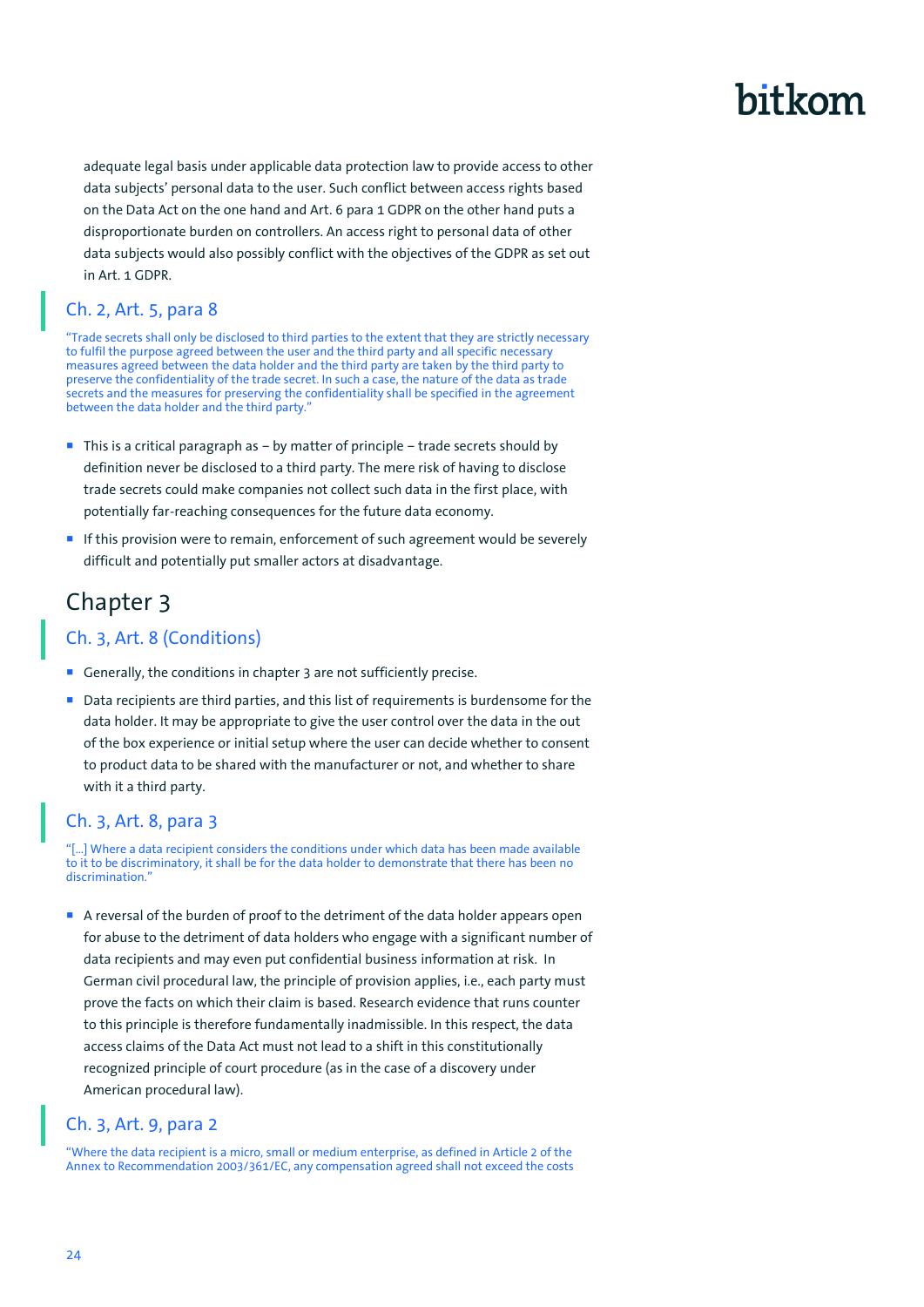directly related to making the data available to the data recipient and which are attributable to the request. Article 8(3) shall apply accordingly.

- The scope of the companies defined as SMEs is too extensive.
- In any event, where micro, small or medium enterprise have a profit motive in processing the data received, it should be possible for the data holder to agree on a reasonable compensation with the data recipient.

### Chapter 4

#### Ch. 4, Art. 13, para 1

"A contractual term, concerning the access to and use of data or the liability and remedies for the breach or the termination of data related obligations which has been unilaterally imposed by an enterprise on a micro, small or medium-sized enterprise as defined in Article 2 of the Annex to Recommendation 2003/361/EC shall not be binding on the latter enterprise if it is unfair."

Scope of enterprises defined as SMEs is too extensive and leads to an excessive restriction of freedom of contract.

### Chapter 5

#### Chapter 5 (B2G Data Sharing based on exceptional need)

- These provisions are very broad and thus open for interpretation. To prevent abuses, the definitions need to be narrowed down and made more precise and explicit. In particular, there is a need for restriction, regarding both the parties and clear criteria for classifying use cases.
- Conditions and transparency for data provided to research institutions are too broad/unclear. In particular, data sharing and use should only be allowed for research directly linked to the public emergency in question. In other cases, sharing data for research purposes would go too far as (sensitive) business data is concerned.
- Furthermore, we would welcome liability provisions regarding the use of such data by researchers. We also would welcome provisions and safeguards against the retransfer of such data between research organizations.

### Ch. 5, Art. 15, pt. c (specific task in the public interest […] explicitly provided by law)

- With the current phrasing, it is unclear whether any task entirely unrelated to data processing in principle – could be found dependent on the obtention of data due to administrative discretion, that is not the data per se has to be found in the explicit legal mandate, but it merely has to support a *higher* legal mandate? This would come with significant danger of abuse, which should be avoided.
- From this phrasing it follows that the regulator may define further "public interest" and widen the duty to provide data. Which regulator can provide such law? Member States? The European Parliament and the Council?

#### Ch. 5, Art. 15, pt. c (1) (Inability to obtain data, first case)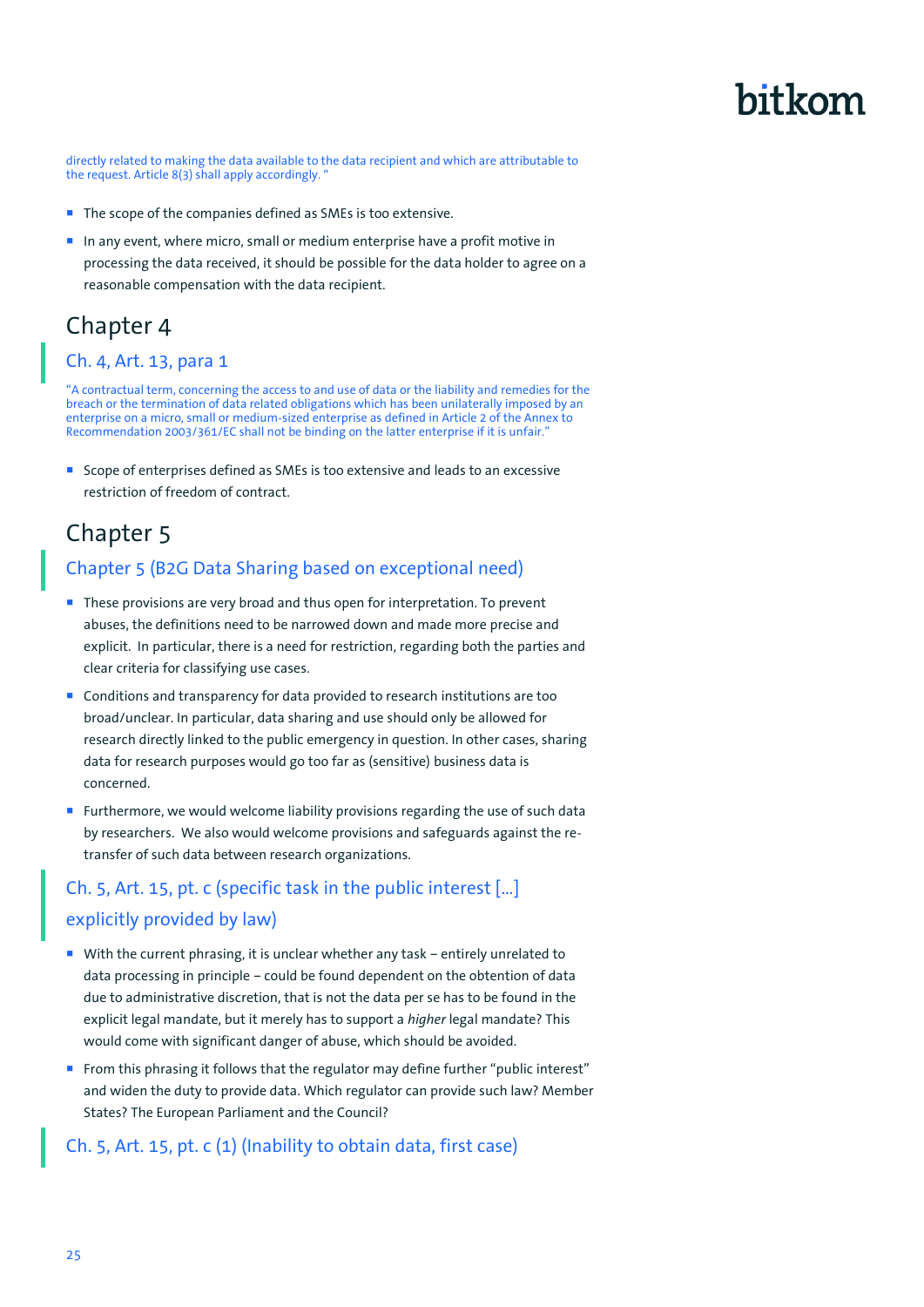- Inability to purchase data on the market at market rates raises several concerns. Assuming data is available at market rate, what if the public sector body chose not to obtain such data given the prices even though it was available at market rate?
- **Thus, we suggest specifying concrete requirements for the inability to purchase** such data at market rates. It is arguably difficult to agree on a market price for certain sets of data, as there may be cases where data is offered by only one participant.
- Generally, in exceptional need, timely legislative measures are exactly the way to go in order to obtain data that is needed, instead of a catch-all-clause if there is an unspecified urgency that is **not** a public emergency (as these cases are covered with pts. a and b).

#### Ch. 5, Art. 18, pt. c (2) (Administrative burden)

"obtaining the data in line with the procedure laid down in this Chapter would substantively reduce the administrative burden for data holders or other enterprises."

It appears problematic that the obtention of data to the potential detriment of a data holder could be based solely on significantly reducing the administrative burden for other enterprises (different from the data holder). Thus, we suggest the following wording:

"obtaining the data in line with the procedure laid down in this Chapter would substantively reduce the administrative burden for data holders or other enterprises.

■ Who determines if and how the administrative burden has been reduced significantly? We suggest that such assessment should be performed by the data holder.

#### Ch. 5, Art. 17, para 2, pt. e

"inform the data holder of the penalties that shall be imposed pursuant to Article 33 by a competent authority referred to in Article 31 in the event of noncompliance with the request"

It is difficult for a data holder to contest the request due to high penalties that refer to the GDPR. Here, a provision that excludes the imposition of fines for actions during the initial request review period of 5 or 15 working days, respectively, could be helpful but potentially still insufficient to address this risk.

### Ch. 5, Art. 19, para 1, pt. c

"destroy the data as soon as they are no longer necessary for the stated purpose and inform the data holder that the data have been destroyed."

As a data holder it is difficult to ensure that the public sector body (potentially in another member state) in fact complies with those requirements. Such compliance should be documented and monitored adequately.

#### Ch. 5, Art. 20, para 2

"Where the data holder claims compensation for making data available in compliance with a request made pursuant to Article 15, points (b) or (c), such compensation shall not exceed the technical and organisational costs incurred to comply with the request including, where necessary, the costs of anonymisation and of technical adaptation, plus a reasonable margin. […]"

**The pseudonymization as required under Art. 18 para 5 may lead to costs as well.**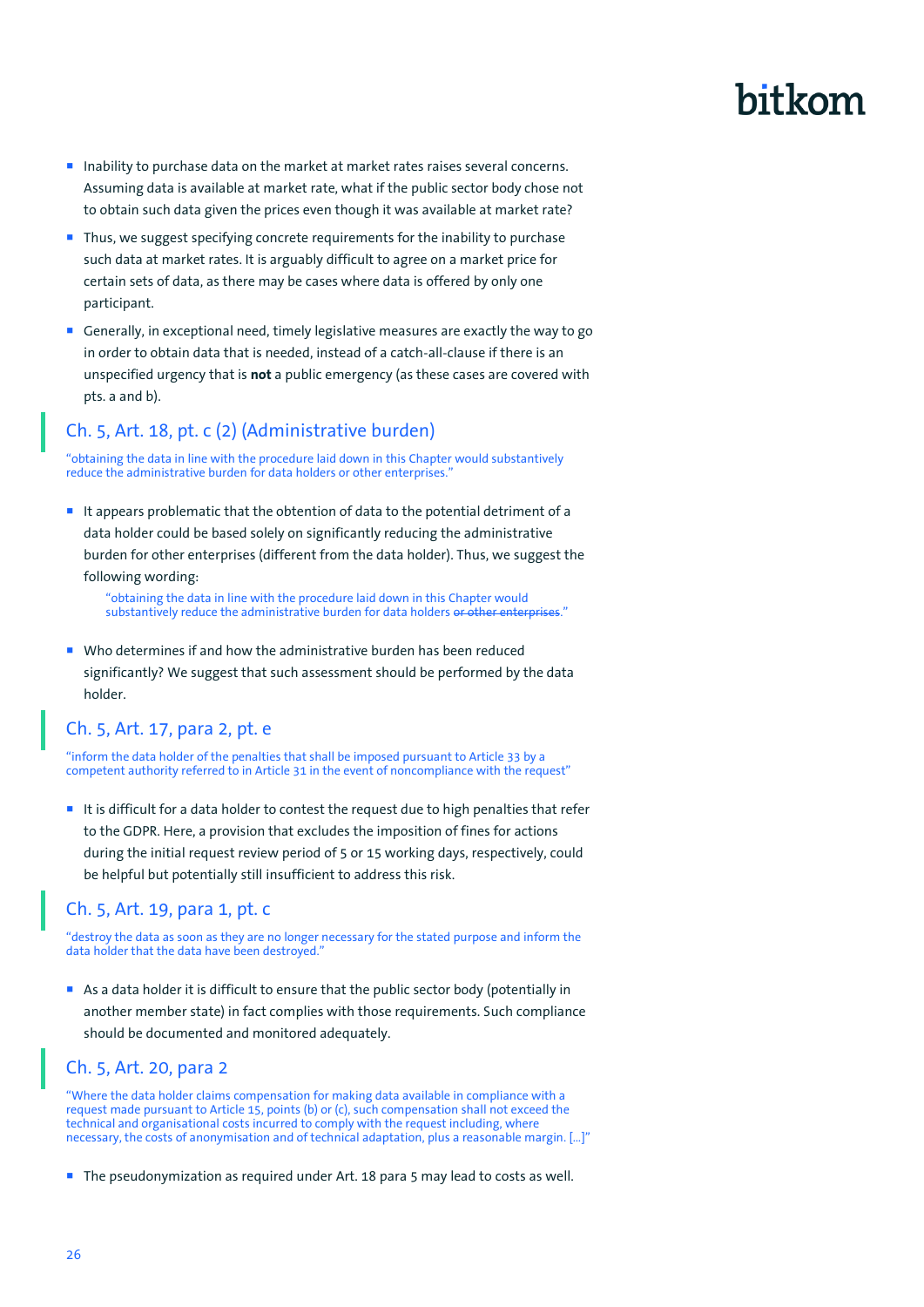What exactly can be considered reasonable in that context?

#### Ch. 5, Art. 22, especially para 4

"After having been notified in accordance with paragraph 3, the relevant competent authority shall advise the requesting public sector body of the need, if any, to cooperate with public sector bodies of the Member State in which the data holder is established, with the aim of reducing the administrative burden on the data holder in complying with the request. The requesting public sector body shall take the advice of the relevant competent authority into account."

Although the requesting public sector body from another Member State shall take the advice of the relevant competent authority, it may be challenging for a for example German company to fulfil the request of an Italian authority due to language or contextual differences. How can it be made sure that the request is adequate and complies with the requirements of Art. 17?

### Chapters 6 and 8

We are still working on more precise comments regarding chapters 6 and 8 and intend to publish them as soon as possible.

### Chapter 8

#### Ch. 8, Art. 30 (Essential requirements for smart contracts)

■ General IT security and other established technical standards regarding development and deployment of software/applications (smart contracts are applications) already apply today, thus we doubt this article is necessary.

#### Ch. 8, Art. 30, para 2

"The vendor of a smart contract or, in the absence thereof, the person whose trade, business or profession involves the deployment of smart contracts for others in the context of an agreement to make data available shall perform a **conformity assessment** with a view to fulfilling the essential requirements under paragraph 1 and, on the fulfilment of the requirements, issue an **EU declaration of conformity**."

■ Reviewing smart contracts and issuing an "EU conformity declaration" will cause additional administrative challenges and strongly hamper innovation, especially in the field of blockchain, distributed ledger technologies and any other initiatives related to smart contracts.

### Chapter 10

#### Ch. 10, Art. 35 (Database directive *sui-generis* right)

- Art. 35 states that the sui generis database protection provided for in Art. 7 of Directive 96/9/EC should not apply to databases containing data obtained or generated through the use of a product or a service associated with it. Thus, the Data Act explicitly wants to prevent that users' access rights to data and their use according to Art. 4 or the right to pass on this data to third parties according to Art. 5 from being hindered by the owner of a database right.
- In our opinion, Art. 35 has the following consequence: As soon as a database contains data (also, besides other data) that was obtained or generated through the use of a product or a service connected with it, according to Art. 35, the database